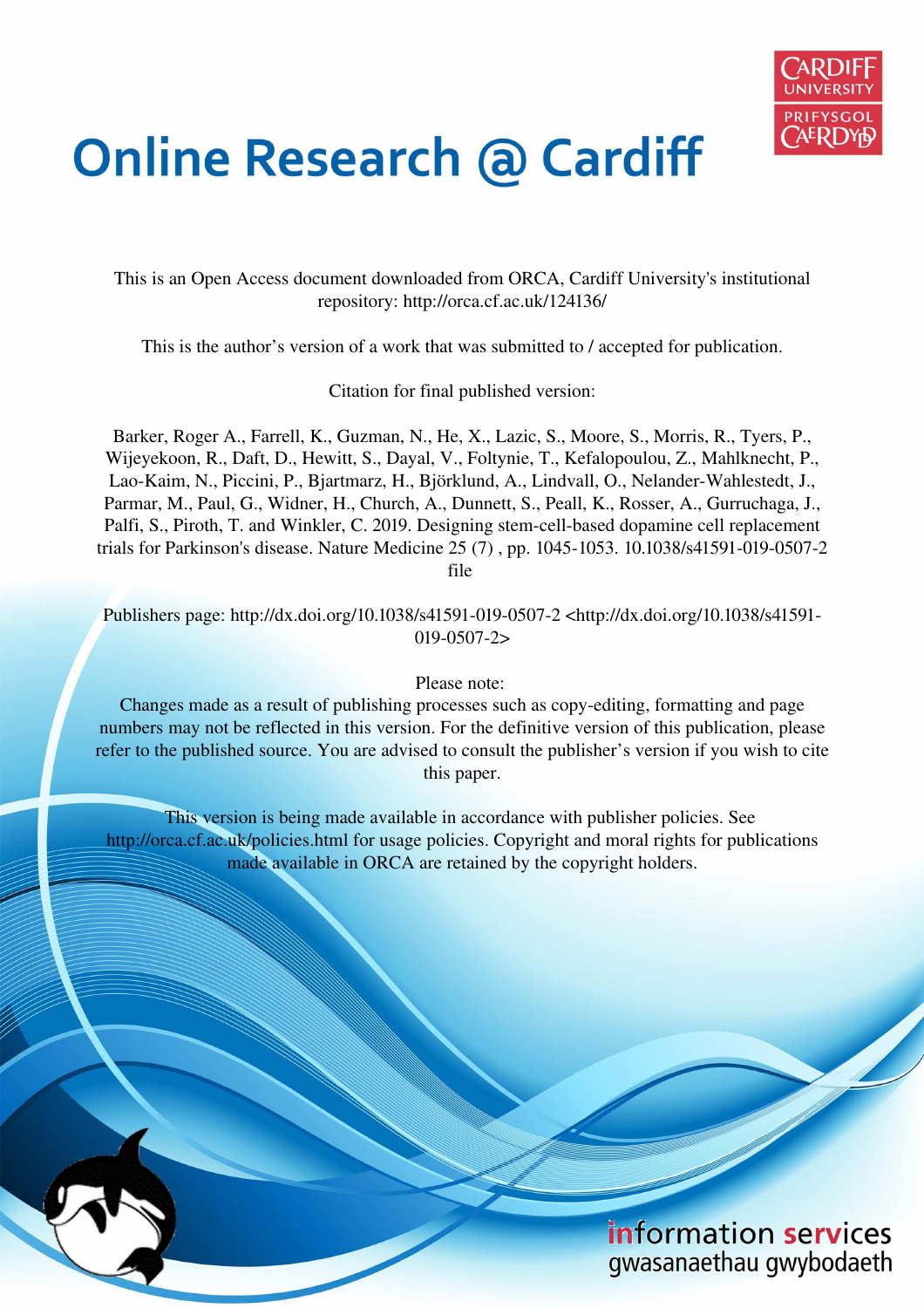# **DESIGNING STEM CELL-BASED DOPAMINE CELL REPLACEMENT TRIALS FOR PARKINSON'S DISEASE**

Roger A Barker on behalf of the TRANSEURO consortium

**Address for correspondence:**

**Roger A Barker John van Geest Centre for Brain Repair, Department of Clinical Neurosciences and WT-MRC Cambridge Stem Cell Institute, University of Cambridge, Forvie Site, Cambridge CB2 0PY Tel; +44 1223 331160 Fax: +44 1223 331174 Email: rab46@cam.ac.uk**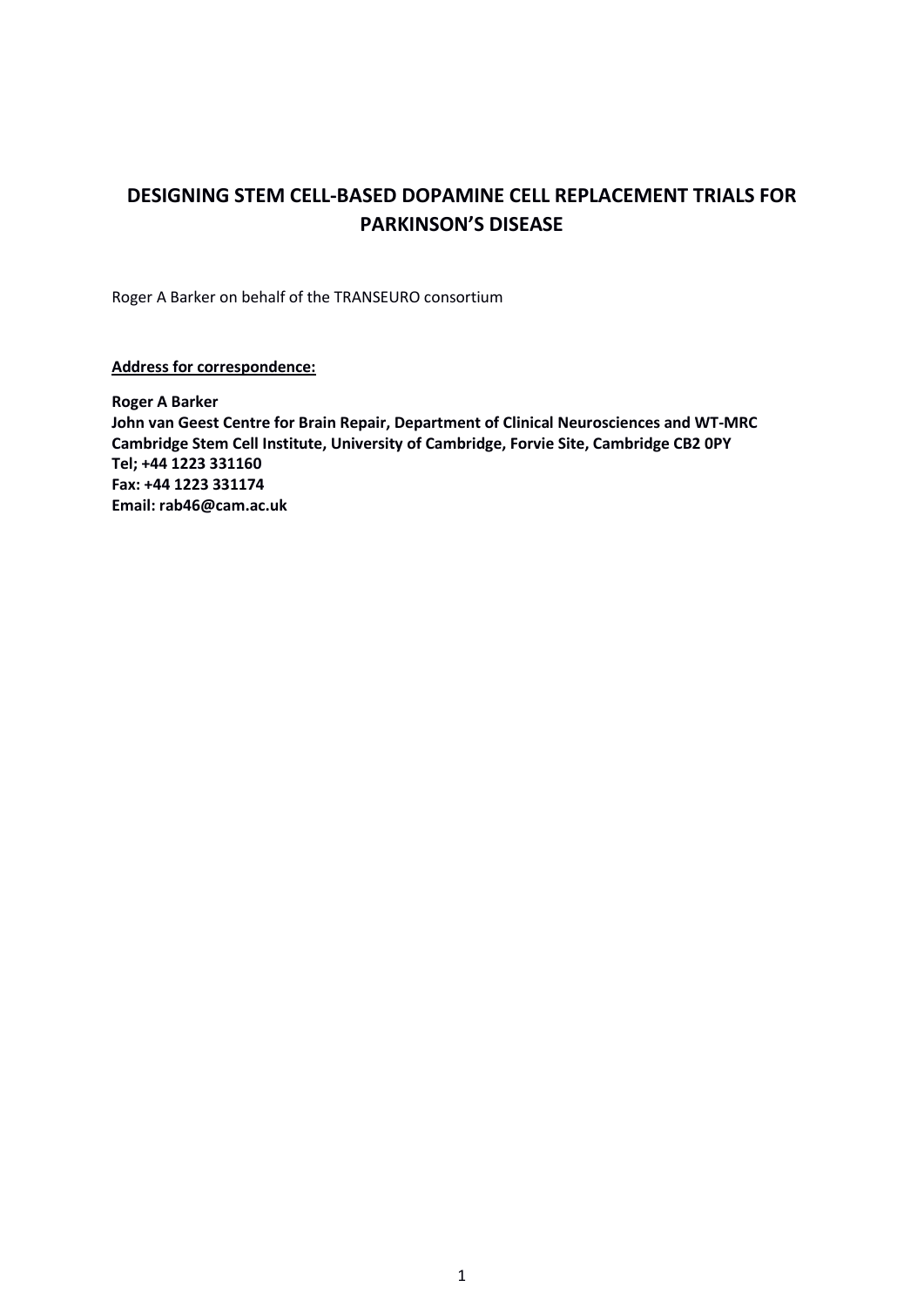#### **ABSTRACT**

Clinical studies of dopamine cellreplacement therapies for Parkinson's disease (PD) go back more than 30 years. The outcomes using transplantation of human fetal ventral mesencephalic tissue (hfVM) have been variable, with some patients coming off their anti-PD treatment for many years, while other patients have not responded and/or developed significant side effects, including graft-induced dyskinesias. This led to a re-appraisal of how trials should best be done which resulted in a new EU funded allograft trial with fetal dopamine cells across several centres in Europe. This new trial, TRANSEURO<sup>1</sup> (NCT01898390); is an open label study in which patients were randomly selected for transplantation out of a larger observational cohort of patients with mild PD undergoing identical assessments. The TRANSEURO trial is currently ongoing, having completed both recruitment into a large multicentre observational study of younger onset early stage PD as well as transplantation of hfVM in 11 patients. While completion of TRANSEURO is not expected until 2021, we feel that sharing the rationale for the design of TRANSEURO, along with lessons we have learned along the way, can help to inform researchers and facilitate planning of human pluripotent stem cell-derived dopamine cell transplants for future clinical trials.

#### **Introduction**

Parkinson's disease (PD) is a chronic neurodegenerative disorder that is characterised by the loss of nigrostriatal dopaminergic neurons and the development of a movement disorder typically in the  $7<sup>th</sup>$ to 8<sup>th</sup> decade of life. Pathologically the disease is defined by the accumulation of alpha synuclein in Lewy bodies and Lewy neurites which extends across many areas of the central nervous system (CNS) as well as involving the enteric and autonomic nervous systems <sup>2</sup>. This widespread pathology explains many of the non-motor abnormalities patients which PD experience, only some of which are responsive to dopaminergic medications<sup>3</sup>. Nevertheless, the core motor deficits of bradykinesia and rigidity are responsive to dopaminergic replacement therapies, and patients typically do very well when treated with such drugs in the early stages of disease. However, oral dopaminergic drugs cause both short and long-term problems. These include off target effects leading to neuropsychiatric and autonomic problems as well as dyskinesias through the non-physiological stimulation of dopaminergic receptors in the striatum. As a result, there has long been an interest in using different approaches to target selectively the loss of dopamine at the site of greatest depletion, namely the putamen, including gene and cell based therapies <sup>4,5</sup>. These therapies have now both been trialled in patients with mixed benefits.

In 2006, a new international initiative was conceived followed by a series of meetings to re-evaluate the merit of dopamine cell-based therapies for PD. This was deemed necessary given the contrasting outcomes of the two NIH funded human fetal ventral mesencephalic (hfVM) allograft trials in PD that were published in 2001 and 2003 <sup>6,7</sup>compared to earlier open-label studies using similar tissue (reviewed in <sup>8</sup>). These NIH funded double-blind placebo-controlled studies reported no benefits in grafted versus sham-operated patients and, in addition, significant numbers of patients developed side effects in the form of graft-induced dyskinesias (GIDs). These results were at odds with earlier open-label studies reporting long-term benefits, which led to the need to explore how such disparate results could be reconciled.

The meetings invited all the main investigators involved in these trials and sought to critically appraise the previous work, with the aim of deciding whether this therapeutic approach had a future and if so, how best to move it forward for PD. Based on these discussions and an analysis of the raw data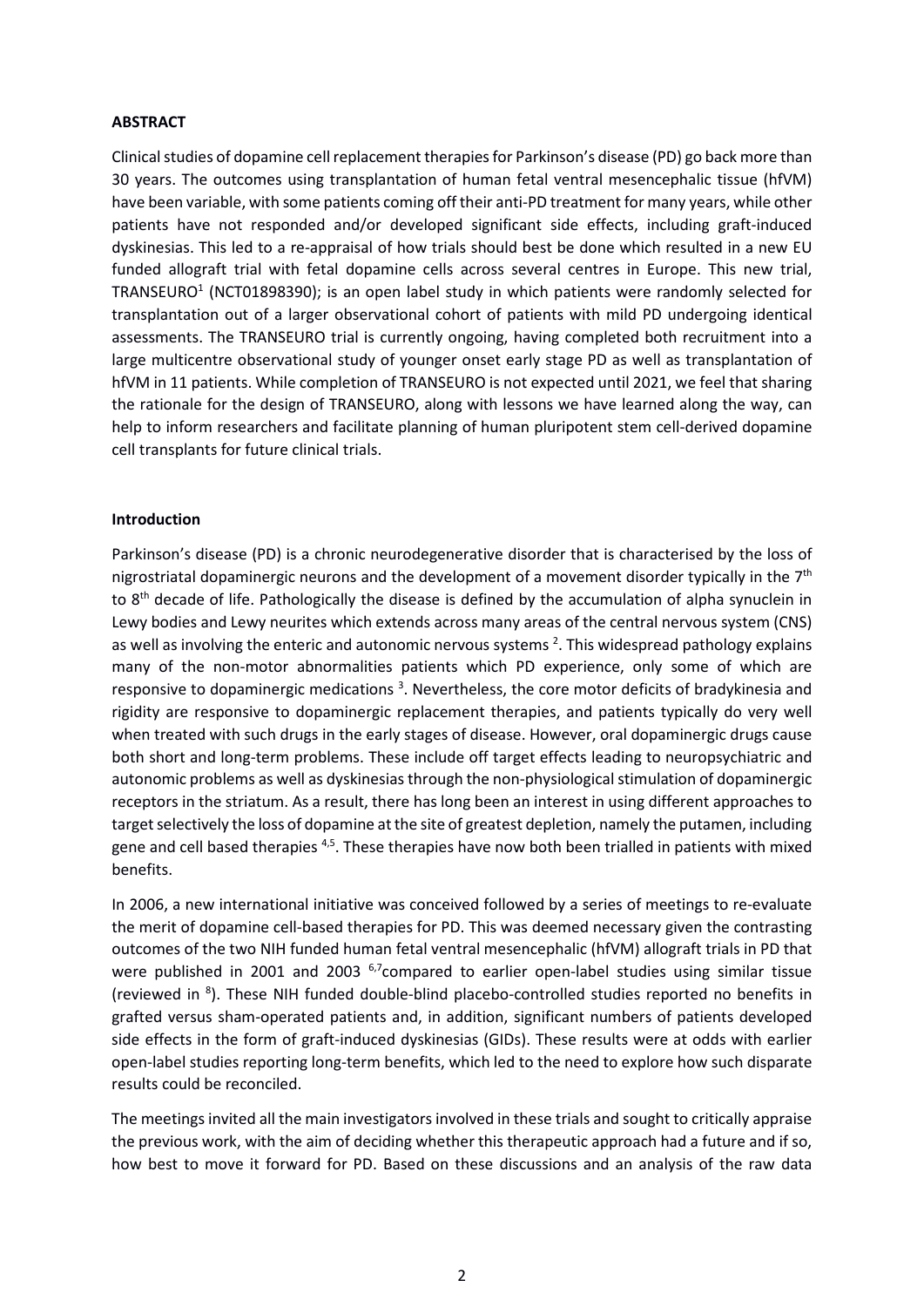collated from all major hfVM trials in PD, the group identified factors that were thought to explain some of the differences in patients who had a positive outcome following this intervention. In particular, it appeared that disease stage at time of grafting was critical. This in turn led to the hypothesis, that patients at an earlier disease stage with no significant ventral striatal dopaminergic denervation and negligible dyskinesias may benefit the most from hfVM grafts as well as being less likely to develop GIDs.

Based on this reasoning, a new EU funded transplant trial in Europe using hfVM tissue, called TRANSEURO was initiated (NCT01898390). This tissue was chosen for implantation in 2010 (when the trial began) as there were no published protocols for making authentic and functional human stem cell derived midbrain dopaminergic neurons. This TRANSEURO multicentre study had two major arms; (i) an observational study charting the natural history of younger onset, early stage PD (N>100) (the group thought to be optimal for dopamine cell therapies); and (ii) a transplant arm involving patients randomly selected from this observational cohort (provided they had continued adherence to eligibility criteria)<sup>1</sup>.

The observational study is still ongoing with a significant proportion of the cohort being followed up to the present day. The transplant arm has now been completed with 11 patients grafted over a 3 year period (2015-2018). The outcome of these hfVM transplants will be evaluated in 2021 using the predefined primary end point of the trial, which will be the Movement Disorder Society Unified Parkinson's Disease Rating Scale (MDS-UPDRS) part 3 score in the defined "OFF" state. We will also compare the transplant group against the trajectory of patients in the well-matched contemporaneously studied control group of the TRANSEURO study.

In this Perspective we describe both the observational and the transplant arms of the TRANSEURO trial in terms of how they were designed as well as some of the data from the observational cohort justifying our approach. We also discuss some of the major issues that arose during this work which are likely to be important and relevant in the new stem cell-based therapies that are soon to enter clinical trials for PD. We think that there is a need to present such information at this stage, since the primary end-point in the TRANSEURO transplant trial will be reported at a time when several stem cell-derived dopamine transplant clinical trials for PD will have already started<sup>9</sup>.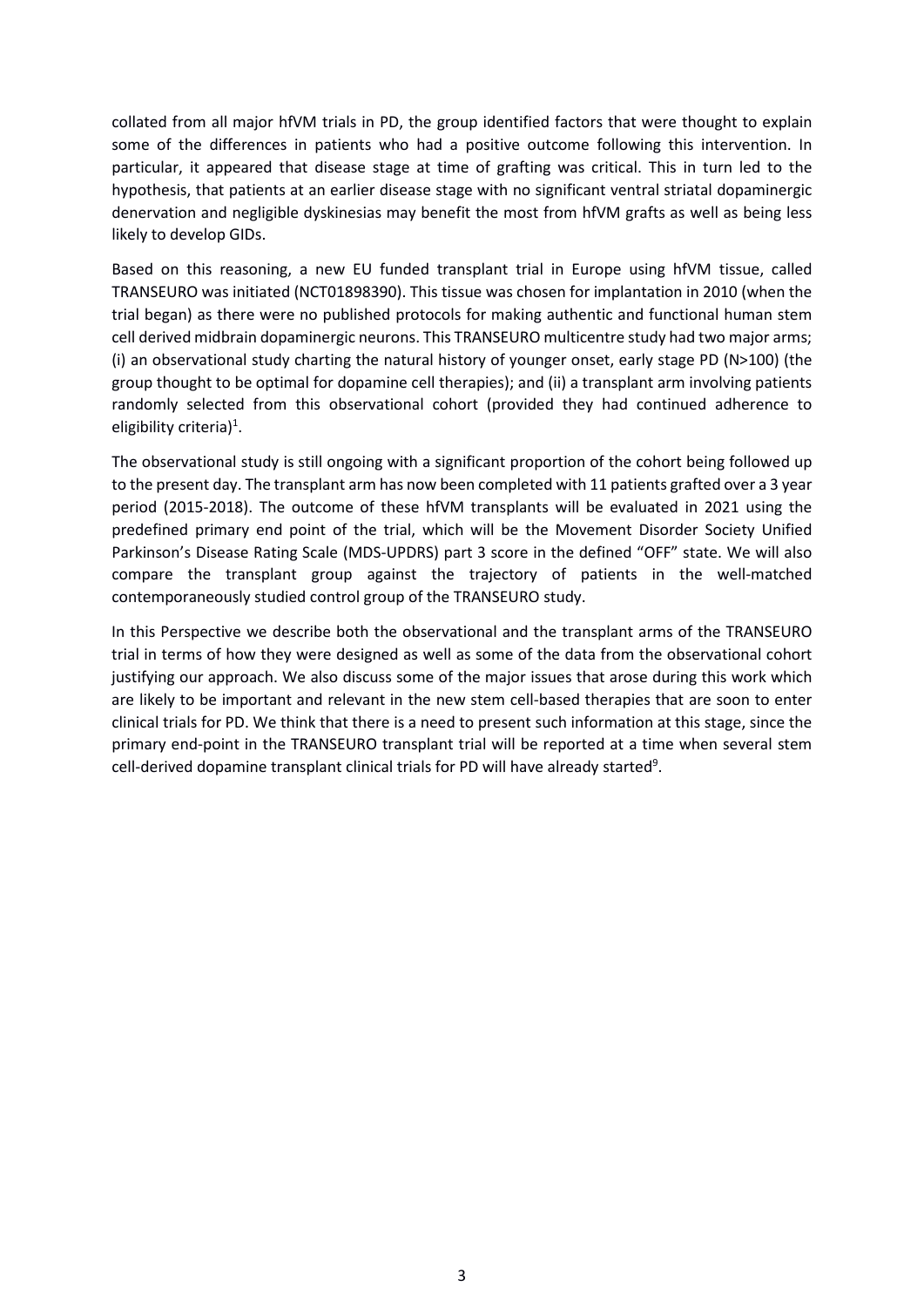#### **The TRANSEURO study (**

#### **FIGURE 1 HERE**

### **Observational study**

The recruitment of patients with idiopathic PD started in December 2010 and continued until the end of 2013 at several sites- Addenbrooke's Hospital, Cambridge, UK; Imperial College, London, UK; National Hospital for Neurology and Neurosurgery, London, UK; University of Cardiff, UK; Skåne University Hospital, Lund, Sweden; Freiburg University, Germany and at the Assistance Publique-Hôpitaux de Paris (APHP), France. Inclusion and Exclusion criteria are detailed in Text Box 1.

### **TEXT BOX 1 HERE**

After recruitment, patients were seen every 6 months in the "OFF" medication state and a detailed number of assessments were undertaken (see Figure 1 for details) that were selected to objectively capture motor, cognitive, psychiatric, and other non-motor symptoms as well as quality of life measures. These were chosen to ensure that: (i) the most widely recognised clinical assessments were included for ease of cross study comparisons; (ii) all included measures were validated and (iii) all measures could be completed in a timely manner and were acceptable to participants.

Given the practical difficulties associated with observer bias, all motor assessments were video-taped while participants wore caps to hide any clues regarding surgery. This allows for blinding regarding treatment allocation among independent raters who will score the videos at a later date.

Finally, despite randomisation, surgical trials involving small numbers of patients can be vulnerable to outlying data from individuals with conspicuously fast or slow rates of disease progression/ atypical responses to interventions, some of which have a genetic basis. To try and partially mitigate against this, all participants are currently being genotyped for the common known PD genes, some of which have been documented to play a role on rate of disease progression $^{10}$ .

Throughout the study, the patients' medication was managed according to best medical practice and no changes or alterations were made explicitly for the execution of this trial, but only as clinically indicated by the treating physician. Patients enrolled to the observational study were informed that they may be selected for the transplant study but this was not guaranteed. They were also informed that if they were not included in the transplant part of this study that they may still be suitable down the line for other experimental cell and gene-based dopamine therapies for their PD as well as for DBS.

# **Transplant study**

The inclusion and exclusion criteria for transitioning into the transplant arm of TRANSEURO were reapplied to a subset of patients who were selected at random to either 1) form the transplant arm of the trial or 2) to act as a matched control population in terms of clinical assessments and PET imaging. Some additional measures were added (see Text Box 1 and Figure 1). These criteria were carefully chosen to ensure patients participating in the trial were likely to be at the lowest risk from the transplantation procedure and yet have the highest chance of clinical benefit, while remaining representative of the main population of PD patients in the early stages of the disease. Given the longitudinal nature of the project, and concerns regarding issues such as GIDs, it was essential during the patient selection process for transplantation that the criteria at baseline were reapplied at the time of grafting to avoid recruiting patients who had developed significant L-dopa induced dyskinesias (LIDs) during the observational follow up period. This period of observational follow up was extremely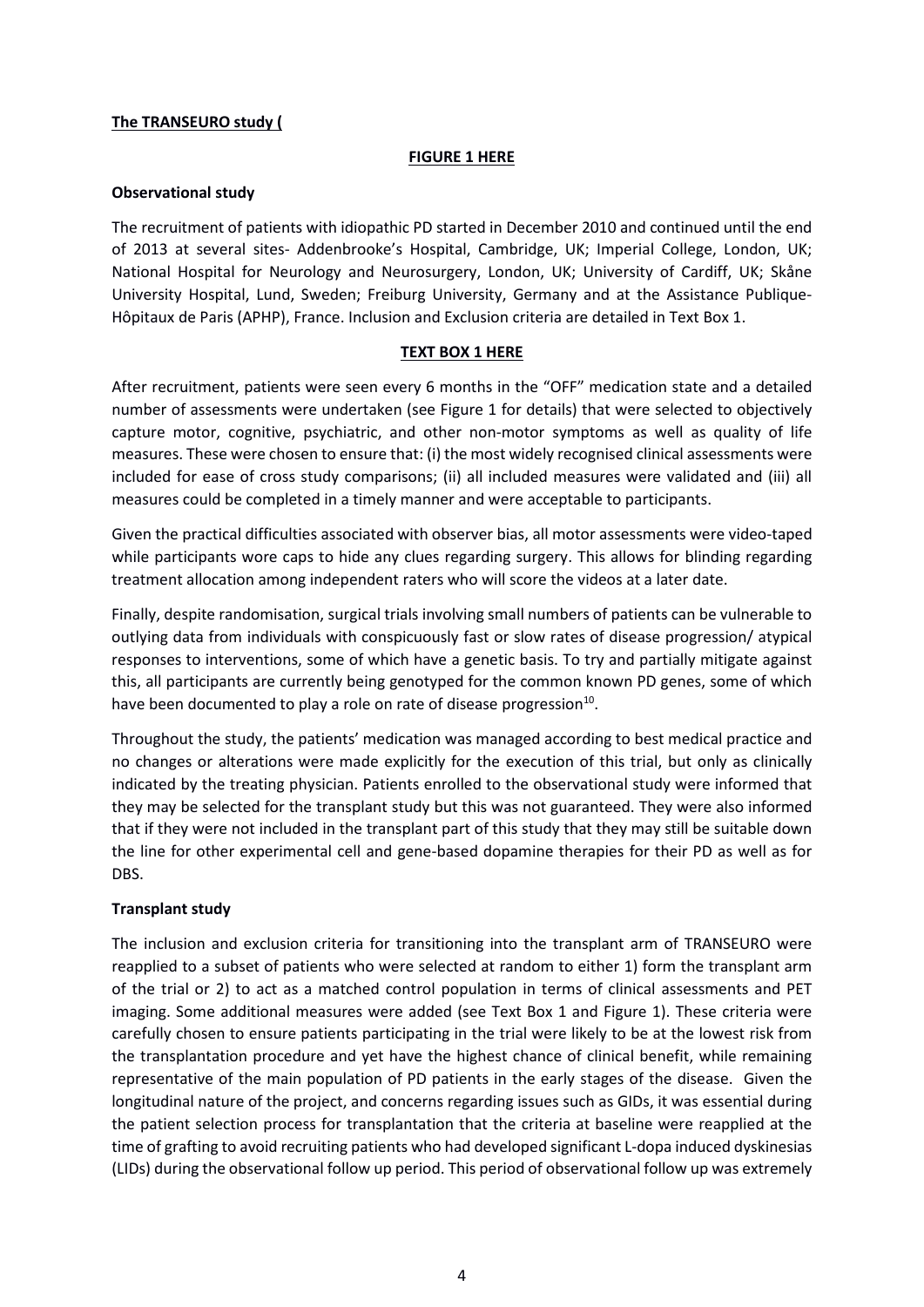valuable in allowing for the assessment of the rate of progression of motor severity of early PD using the MDS-UPDRS part 3 in both the OFF and ON drug conditions. The MDS-UPDRS part 3 is a well validated standard clinical assessment tool used to measure motor function in PD and was the reason we adopted it in TRANSEURO. Moreover, the re-application of criteria ahead of transplantation allowed for an increasing confidence of the accuracy of the diagnosis of PD by introducing a threshold of a documented 33% response to L-dopa between ON vs OFF assessments.

Finally, the assessment of patients in the transplant arm of TRANSEURO was identical to that undertaken in the observational arm. The primary outcome chosen is the change in MDS-UPDRS part 3 motor score after a defined period of medication withdrawal (Practically defined OFF) at 36 months after their final transplant, comparing these patients with those not grafted (see Text Box 2). The longitudinal "observational'' data obtained prior to transplant has allowed this measure to be selected as the primary outcome with confidence, with the additional advantage that any change in MDS-UPDRS part 3 trajectory could be assessed according to treatment allocation.

#### **TEXT BOX 2 HERE**

### **Imaging studies done as part of this study**

Anatomical imaging using MRI was undertaken in the selected transplant cohort ahead of grafting to plan their implantation surgery. MRI scanning was also routinely done in the immediate postoperative period to assess for (i) graft placement; (ii) any complications such as haemorrhages or other abnormalities.

In addition, MRI and PET imaging studies were undertaken to look at functional aspects of the transplant, in particular its ability to normalise network activity as well as dopaminergic content and dopamine transporter (DAT) expression and dopamine transporter (DAT) expression as assessed with  $18F$ -dopa and  $11C$ -PE2I respectively as well as contamination by 5HT neurons (using  $11C$ -DASB PET imaging) given the possible role of serotonin in the genesis of GIDs  $^{11}$ (see Figure 1). In addition, we used  $^{18}$ F -dopa PET imaging as an inclusion/exclusion criterion for the transplant arm (see Text Box 1), given that it has previously been reported that significant preoperative ventral striatal dopamine loss is associated with less successful outcomes in patients receiving hfVM transplants  $^{12}$ .

The functional and structural imaging studies using MRI was done to ascertain whether the transplant could restore cortical networks back to a more normal state <sup>13</sup>. This included resting state network activity, (RSNs- fMRI), motor task activation (ME fMRI) and diffusion tensor imaging (DTI). This PET and MRI imaging battery was repeated every 18 months in the grafted patients.

One additional criterion for transplantation was introduced for pragmatic reasons to accommodate the imaging protocols, that of dominant handedness. Given the impact that dominant handedness has on functional imaging using fMRI, the decision was taken to only perform transplantation on right hand dominant individuals. While this restriction was not desirable from the clinical perspective, the compromise was taken in light of the considered importance of the imaging data.

#### **Human fetal VM tissue (hfVM) preparation for transplantation**

The preparation of the hfVM tissue for grafting in patients in the TRANSEURO trial was modified such that a more defined set of standard operating procedures (SOPs) compared to the previous trials were followed. Tissue dissection and preparation was undertaken in either a GMP facility (in the UK) or a clean room (in Sweden). The SOPs were validated extensively in a series of preclinical *in vitro* and *in vivo* studies including animal models of PD<sup>14,15</sup>, to ensure that the tissue could consistently and reproducibly be dissected to yield the number of dopamine cells thought to be needed to repair the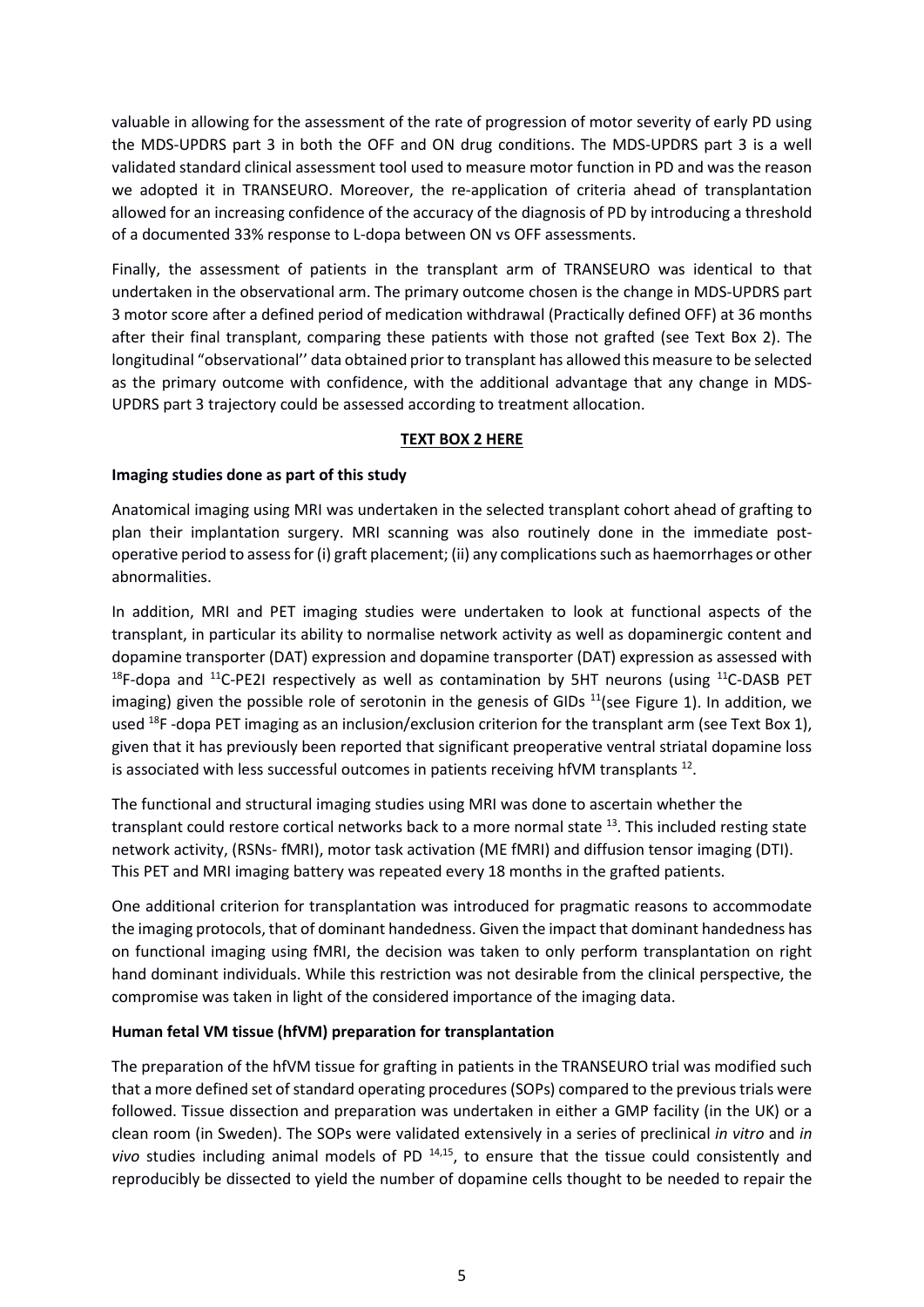putamen in the PD brain (>100,000 cells per side grafted). We also, for the first time, in a clinical trial used hfVM tissue that had been collected from medical as well as surgical terminations of pregnancy, based on pre-clinical validation showing that tissue collected via either route was equivalent in terms of dopaminergic cell yields following transplantation<sup>16</sup> (unpublished data).

Given the source of the cells in the TRANSEURO trial, all donors and recipients had HIV, HBV, HCV, HTLV-1, HSV, chlamydia and syphilis testing to ensure that no viral or spirochaete transmission occurred and that there were no additional risks for disease reactivation in the host through immunosuppression in the post-operative period. Furthermore, donor tissue and recipients had to have CMV, EBV and toxoplasma serology – to ensure optimal donor matching around possible infective risk.

An absolute requirement to be fulfilled for transplantation was that we had tissue from at least 3 hfVM specimens per side grafted, aged between 6-8 weeks post conception. This was based on previous data from open label trials indicating that around 100,000 surviving DA neurons in the grafted putamen were needed for major clinical improvement, and that a minimum of 3 hfVMs are needed to reach this number<sup>17,18</sup>. The tissue was also stored for no more than 4 days after dissection in Hibernate E and lazaroids<sup>19</sup> and the viability of the cell preparation on the day of surgery had to be >80%. These requirements meant that over the 3 year course of the transplant trial, many scheduled surgeries were cancelled because of insufficient amounts of tissue and on one occasion because of poor tissue viability (see Table 1).This emphasises the need to have a more readily available source of cells for grafting that does not rely on the unpredictable harvesting of fresh human fetal tissue. Indeed, consideration was given for abandoning the transplant trial given the major logistical problems we encountered. While this was not done, a decision was made that we would continue to graft patients until either all 20 selected cases had been transplanted bilaterally or a 3 year period from the time of the first transplant had elapsed. The latter was reached first and thus only 11 patients were grafted in the transplant arm of the TRANSEURO study.

# **The transplantation procedure**

The transplantation approach targeting the putamen was deduced using data from previous trials and the level of innervation seen around individual deposits of hfVM $^{18}$ . Thus, we adopted an established surgical implantation that had shown good post mortem evidence of coverage of the putamen with the grafted dopamine cells in terms of innervation.

Two unilateral stereotactic procedures per patient were undertaken under general anaesthesia with 5 tracts per hemisphere: 2 into the pre-commissural and 3 into the post-commissural putamen. Eight deposits per tract were made with 2.5ul of cell suspension placed at each deposit along the needle tract commencing at the bottom of the target. A total volume 100 ul of cell suspension was grafted per procedure. The tissue was delivered using a modified version of the Rehncrona instrument developed for the original Lund transplant studies of the 1980s/1990s. The interval between the two surgeries varied from 4 to 35 weeks.

Broad spectrum antibiotics were administered at the time of surgery to prevent introduction of infection.

#### **The immunosuppressive regime adopted**

Immunosuppressive therapy was given for 12 months post transplantation and comprised a standard triple therapy (see below). This was in line with what had been used in previous allograft trials of hfVM tissue in PD, in particular the Lund program in the 1980s/1990s.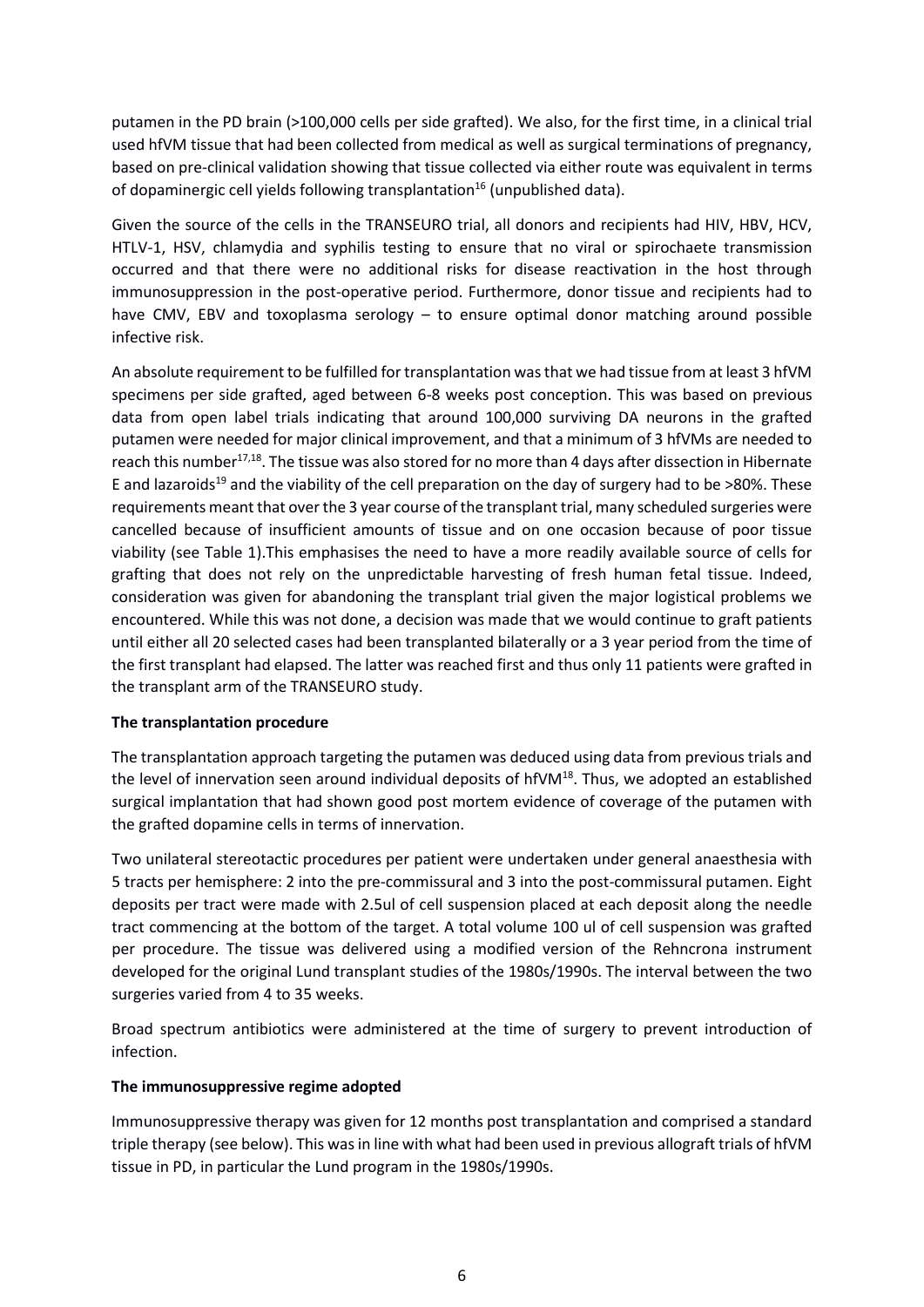The immunosuppression was started the day before the 1st graft and consisted of: Ciclosporin, 2mg/kg twice a day (giving serum levels between 100-200ng/ml); Azathioprine, 2mg/kg per day; Prednisolone, 40mg per day, reducing to 5mg by 12 weeks. To cover possible side effects, the following agents were also given daily; Omeprazole and Calcichew; Co-trimoxazole 3x a week and Alendronic acid once a week.

### **The follow up, timing of primary end points and choice of comparator in the transplant trial**

Transplantation of immature dopaminergic neuroblasts brings with it a need for long-term follow up to monitor efficacy and possible delayed side effects. In the case of hfVM grafts, maximum benefit is probably not seen for several years- possibly as much as 3-5 years<sup>20</sup>. A primary end-point that is sufficiently far from the time of grafting is therefore needed. We decided to have a 3 year primary end point in TRANSEURO, which also reduces the likelihood of any placebo effects related to the surgery.

As to what is the optimal primary end point is debatable, but given that we are trialling a dopamine cell therapy-it makes sense to use an end point that is known to be very sensitive to this aspect of the pathology in PD $^{21}$ . As such, we elected to use the MDS-UPDRS part 3 motor score in the defined OFF period – while also collecting a large number of secondary end points (see Text Box 2).

In addition to the trial steering committee we set up an independent Data Safety Monitoring Committee that was involved in the transplant study and asked to comment on adverse events and whether the trial should be stopped or suspended based on such events or could continue.

# **Data analysis of the observational data**

The clinical outcomes were analysed for trends over time using multilevel models, allowing each patient to have their own rate of decline (varying intercept and varying slope model). The main parameter of interest is the average rate of change across all patients, and only a linear effect of time was included. The models were fitted with Bayesian statistical software<sup>22</sup> and the brms R package<sup>23</sup>. The output of these models is the estimated annual rate of change and a 95% confidence interval (CI). P-values (see Figure 2) indicate the probability that the effect is in the opposite direction (that is, patients improve over time). For each outcome, the time at which the 95% CI excludes the baseline value is calculated and represents when a change from baseline can be detected, providing an estimate of an outcome's sensitivity to detect changes. We also assessed whether age and disease duration (at baseline) could predict the rate of decline of UPDRS Part III, using a simple linear regression, but incorporating the uncertainty in the estimated rate of change values (Figure 2).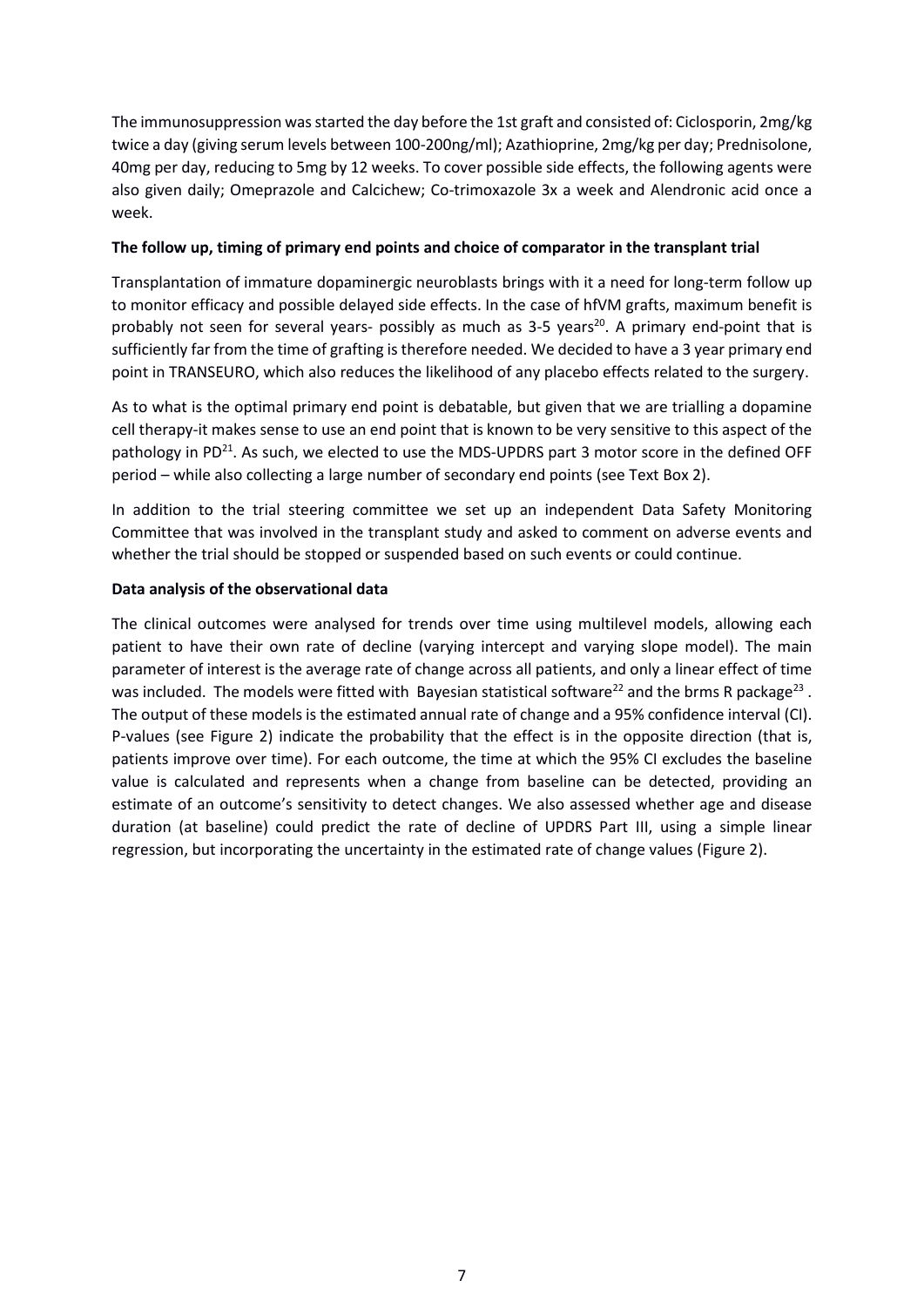#### **Lessons learnt from the TRANSEURO study and its implications for future cell based trials in PD**

### **Observational study**

The number of patients originally recruited to each site is given in Figure 1, and the numbers at each follow-up visit are also recorded and the reasons for drop-out are given. These data reveal a number of issues that will inform studies moving forward. Firstly, recruiting patients at this stage and age with PD is not problematic, but retaining them in studies is harder when the assessment protocols are long. This is compounded by the need for them to be assessed OFF treatment and the fact that there is no guarantee that they will be randomised into the treatment arm of the study. Furthermore, recruiting patients across multiple international sites generated its own problems in terms of: (a) differences in national regulation of observational studies and its application to the trial; (b) oversight of assessments and staff; (c) stability of that centre as a research site. All of these are major issues when setting up long-term studies of this type, taking many years to complete. In TRANSEURO, at one of the centres, the PI resigned and his team dissipated and thus we lost the ability to follow up the entire patient cohort from this site.

We did find that the cohort we chose to study were well suited for trials of this type, as we had predicted, and there were no major problems recruiting such patients. In particular, we found (see Figure 2):

- $\circ$  Patients progressed in a linear fashion over a 3 year period with respect to their scores on the MDS-UPDRS part 3 in the defined OFF state. This should therefore allow for disease modifications/deviations to be easily seen with any intervention over this time frame including dopamine cell transplants. In particular, we found the total UPDRS motor score significantly increased by 3.9 points a year (95% CI =  $3.0-4.8$ ) with a change from baseline being detected at 7 months, demonstrating that the measure is sensitive to temporal disease progression.
- o Figure 2 shows the estimated monthly rate of change in the UPDRS-III (motor) score by age; error bars are standard errors, and the uncertainty in the rate of change is propagated into this analysis. Older patients deteriorated at a faster rate than younger patients, with the average 65 year-old deteriorating at nearly twice the rate as the average 40 year-old (*p* = 0.023). However, the considerable patient-to-patient variability means that the chance of a randomly selected 65 year-old deteriorating at a faster rate than a randomly selected 40 yearold is only 70%. There was little evidence of an association between disease duration and clinical outcomes.
- $\circ$  Patients did NOT develop any major cognitive problems over this time, as we anticipated given the inclusion/exclusion criteria we adopted for patient recruitment. In particular, the total score for the Revised Addenbrooke's Cognitive Examination (ACE-R) remained stable over the entire 36 month period and was well outside the cognitively impaired range.
- $\circ$  Patients did not develop significant dyskinesias as assessed by the Abnormal Involuntary Movement Scale (AIMS). In fact, LIDs were seen in very few patients and then with minimal impact and only at the end of the 3 year observational period.

# *Implications:*

We would recommend using this nested trial approach for first in-human stem cell derived dopamine cell studies as it has many merits in terms of a well-matched natural history control for comparison against intervention, as well as allowing for patients to act as their own controls. However, the extent of testing should be carefully considered as to what key information is actually needed in such trials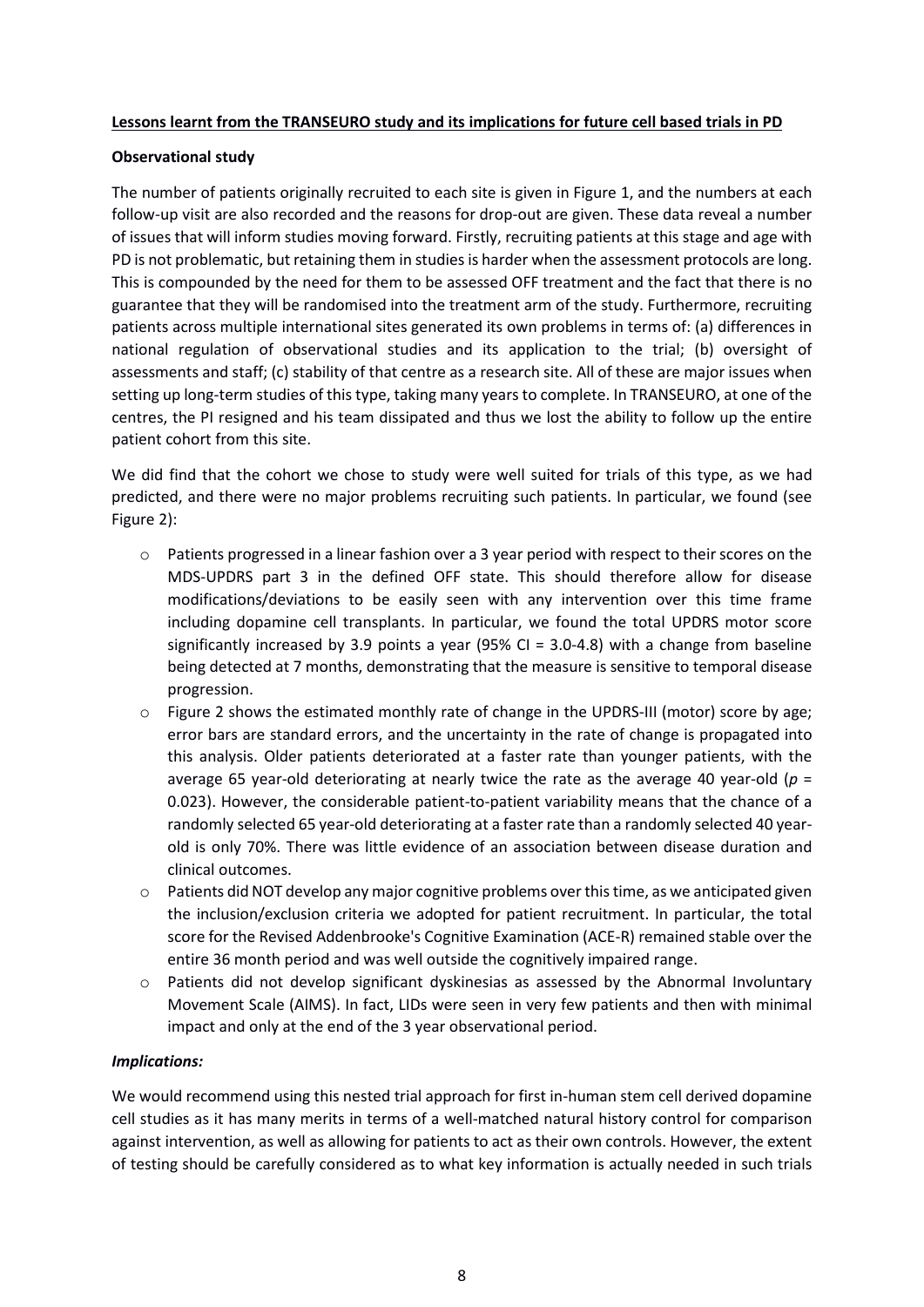and how much of this needs to be collected in the OFF-medication state. This is especially problematic for the participants and was the cause of several of them dropping out from the trial (see Figure 1). The reason for looking at the "OFF" medication condition relates to the major fluctuation in motor features that occurs in some individuals even in early disease as a result of L-dopa replacement. One solution to this would have been to restrict recruitment to patients free from dopaminergic replacement. However, this would have placed a major restriction on the longitudinal aspects of the trial, as well as creating ethical concerns when it came to the transplant part of the study.

In retrospect, restricting the recruitment and follow-up of patients to 1-2 sites makes logistical and regulatory sense given some of the issues that we found in the setting up and execution of our observational study, which included issues with sponsorship and trial classification (Clinical Trial of an Investigational Medicinal Product (CTIMP) versus non-CTIMP).

Finally the patient selection criteria and assessment tools we have developed in TRANSEURO would seem to be a useful platform to build upon when moving forward. Whether there are additional measures that could be used, should be further explored- especially around wearable devices, which currently hold great promise for monitoring disease progression. However, there are no major limitations with the assessments we have used to date in that they have enabled us to select what we think may be the optimal group for this type of intervention.

# **Transplant study**

Eleven patients were randomly selected for transplantation out of 150 patients recruited to the observational study. Originally, the number to be grafted was 20 patients, but because of major issues of tissue supply (see above), the number was reduced. This issue of tissue supply wasthe single biggest problem we encountered in this trial.

The principle of selecting patients from a cohort that is already recruited and being followed up long term, and then applying the same assessment protocol to the grafted patients seems logical in early stage trials as it: (i) helps to ensure there are good pre-intervention clinical data defining the disease trajectory for individual patients (i.e., they act as their own controls); (ii) increases the likelihood that the diagnosis of PD is correct, given that misdiagnosis becomes evident as patients evolve and their response to dopaminergic medication becomes clearer; (iii) guarantees a good contemporaneous comparator cohort by which to assess the intervention without the need for sham surgery early on in trials, which will be an issue in the first in human stem cell clinical trials for PD; and (iv) ensures that any practice effects with tests have plateaued by the time of intervention.

#### *Implications:*

It is clear that trials with hfVM tissue are not viable going forward given the problems of tissue supply (see above). Thus, stem cell derived cells are essential if this field is to progress. We also believe that recruiting suitable individuals from an observational cohort of patients, that have been followed up for at least 12-24 months prior to any planned intervention would be ideal. Finally patients should be tested on an assessment protocol that can be used not only to follow disease course but can also serve to detect a signal of graft efficacy and ideally should involve scoring from video recordings of patients wearing caps to minimise investigator bias in these assessments.

#### **Imaging in TRANSEURO**

We have confirmed that imaging markers assessing the dopaminergic system correlated well with clinical measures such as the MDS-UPDRS motor scores, both of which tracked disease progression in the observational cohort. In particular, the dopamine transporter (DAT) ligand <sup>11</sup>C-PE2I seemed to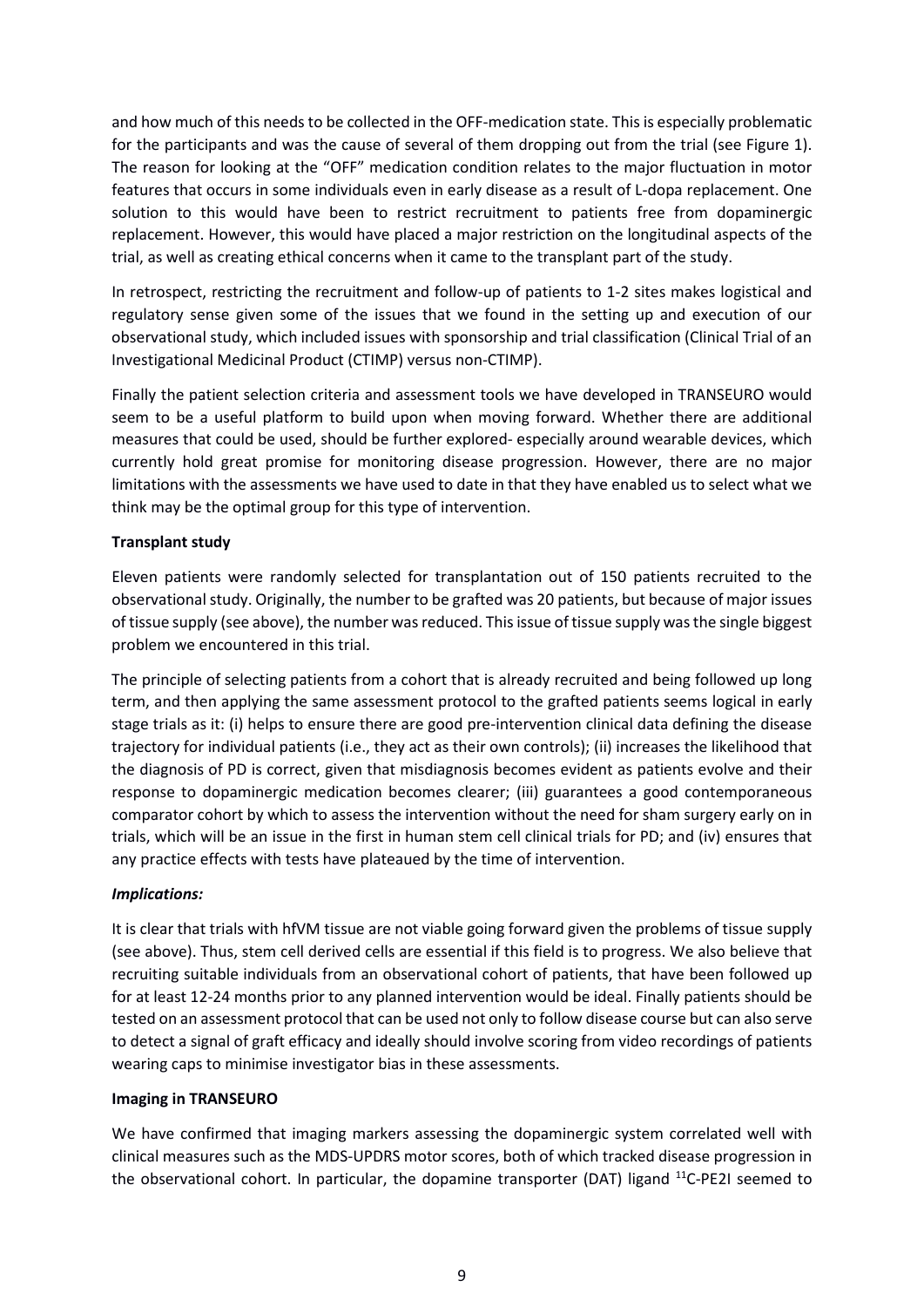have a greater predictive value and sensitivity for detecting differences in motor impairment than AADC imaging using <sup>18</sup>F-DOPA. Furthermore, DAT decline seemed to be closely associated with the decline in motor progression over time, whereas no such relationship was found with AADC, suggesting that  $^{11}$ C-PE2I is a more objective biomarker than  $^{18}$ F-Dopa for investigating the effects of novel interventions<sup>24</sup>.

## *Implications:*

Ideally one would want to be able to image everyone in the observational cohort as well as post grafting but this is not financially viable using PET imaging because of the costs of the scans (typically >£5000 per scan in the UK). Thus, we elected to scan only patients chosen for grafting along with a matched- control patient. We found that several measures of dopaminergic function were well suited for assessing dopaminergic cell transplants, including <sup>11</sup>C-PE2I and <sup>18</sup>F-dopa. For assessing stem cellderived transplants, <sup>11</sup>C-DASB scanning (detecting serotoninergic neurons) will most likely not be needed given that such stem-cell products can be generated at a purity that they should not contain significant numbers of 5HT neurons. As for the need for fMRI studies, this is debatable for first inhuman studies, but structural MRI scans will be needed to monitor graft placement and growth as well as facilitate the processing and analysis of PET data post transplantation.

### **The transplantation procedure**

The surgical approach for transplantation to the putamen was not seen as a critical issue given that we had post mortem evidence to show that the method we were adopting gave good dopamine cell survival and innervation across the grafted striatum (e.g. Li et al 2016). However, what did emerge as a major consideration was the instrument to be used for tissue delivery, given the original studies using cell suspension approaches employed a non-CE marked device developed in house in Lund by Stig Rehncrona and Janos Legradi<sup>25</sup>.

This instrument had been shown to deliver cells in the volume and with the accuracy needed for work of this type, but the absence of a CE marking meant that it could not be used in other sites. Thus, at the surgical centre in the UK, a new device had to be made in house based on this original instrument, which was not without problems, especially with respect to the ease with which the delivery device could be used within the outer guide sheath. This is a major issue going forward, as the routine clinical use of any stem cell based dopamine product for PD will require an instrument that is: (i) easy to use, disposable and safe; (ii) available at any site (thus CE marked for European use and FDA approved for use in the US) and (iii) shown not to adversely affect the viability of cells delivered to the striatum. Work to better define this instrument is now being undertaken.

#### *Implications:*

Studies using new stem cell-based dopamine therapies will need to carefully consider the delivery method. This is not so much referring to target sites and volume, but rather the actual instrument for delivery. Evidence must be provided that such an instrument is not only compatible with most neurosurgical centres' practice but also with the survival of implanted cells and their capacity to reinnervate the denervated striatum.

#### **The immunosuppressive regime**

The regime for preventing rejection of the transplant is still debated as evident from previous hfVM trials in which treatment has varied from no immunosuppression <sup>6</sup>, monotherapy with ciclosporin A (CyA) for 6 months<sup>7</sup>, or triple therapy with CyA, azathioprine and steroids for at least 12 months postgrafting<sup>26</sup>. While no firm conclusions can be drawn, the duration and completeness of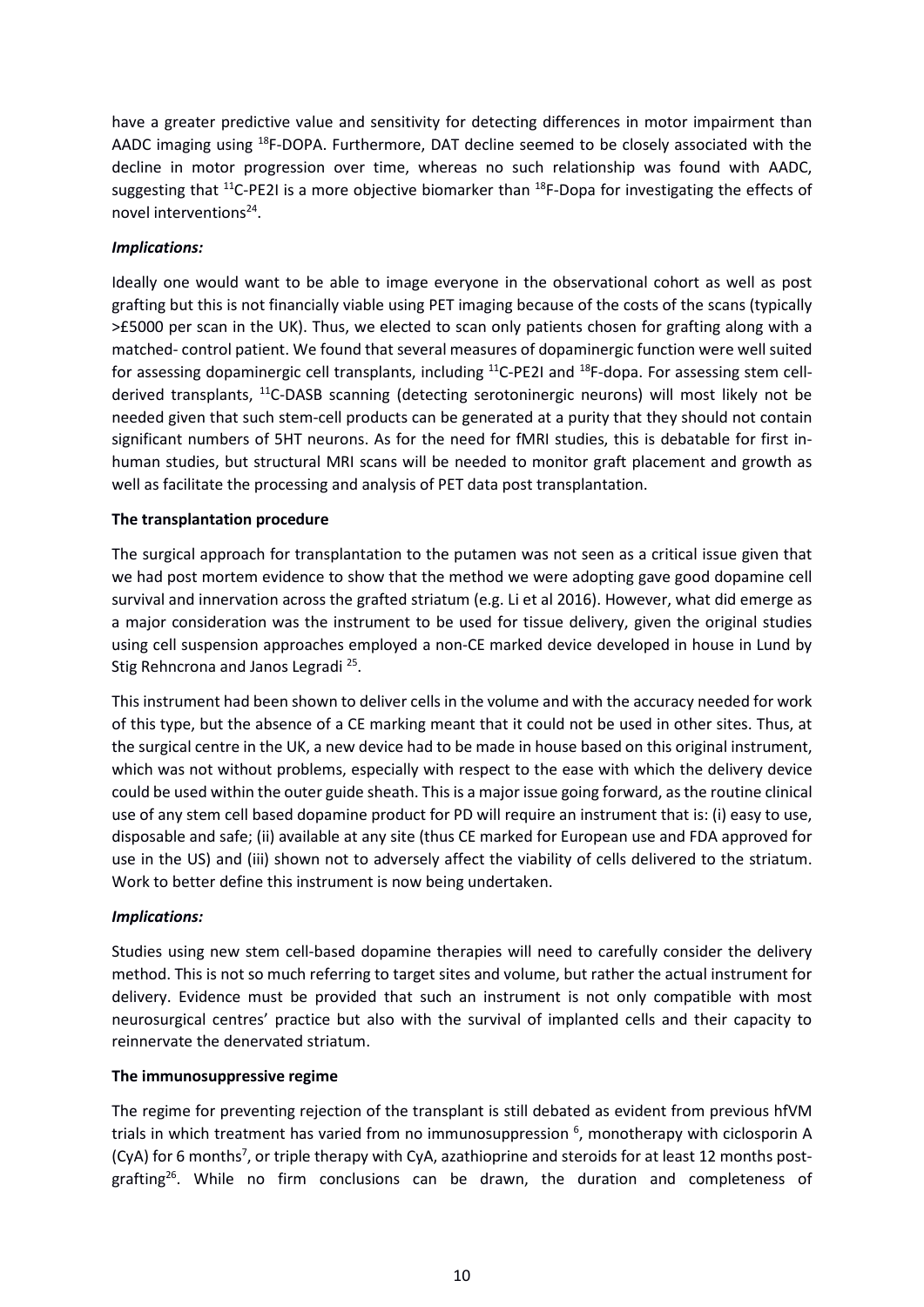immunosuppression appear to be important for optimal, long-term graft survival. However, the choice of which regime to adopt is not clear, especially given the problems in monitoring any rejection process in an intracerebrally placed graft. This coupled to the fact that it is known that; (i) human fetal tissue expresses low levels of MHC antigens, which are upregulated in the presence of inflammatory cytokines (as is found at the graft site)<sup>27</sup>; (ii) post mortem studies in grafted patients from the early post implantation period has revealed that there is an inflammatory infiltrate around the grafts<sup>17</sup> and (iii) long term graft survival can be obtained in the absence of long term immunosuppression<sup>18,20</sup>, led us to adopt triple therapy of the type used previously. This was given for 12 months post grafting. In addition, the side effects of such a short-term immunosuppressive regime are relatively benign and also many of the long-term complications associated with these drugs (e.g. increased risk of solid tumour development with CyA) are avoided. In our trial we only had three major problems with this regime- one patient developed an azathioprine related colitis, which required this drug to be stopped Another patient developed a Kaposi sarcoma that resolved once the immunotherapy was discontinued, and a third showed mild signs of hepatotoxicity (increased aspartate aminotransferase (AST) values), that completely resolved once the azathioprine was discontinued and replaced by mycophenolate.

### *Implications:*

For future stem cell trials, there would seem to be a need for immunosuppressive treatment to be continued for 12 months post grafting<sup>28,29</sup>. The optimal regime is unclear, and it also cannot be assumed that the graft composition and the presentation of antigens are the same in fetal as in stem cell-derived grafts. Some form of combination therapy, as is used in solid organ transplant programmes, would be best, although improved ways to measure intracerebral graft rejection are still urgently needed.

#### **Follow up, timing of primary end points and choice of comparator**

The selection of the outcome measure must include some read out around the dopamine responsive aspects of PD, given this is what the therapy is designed to treat. Motor measures in the "OFF" state are optimal for doing this although changes in ON scores and non-motor symptoms will enable assessment of any impact that the grafts have on non-dopaminergic aspects of disease progression and non-motor dopaminergic features of PD.

As to what constitutes a major quantitative improvement is unclear, but we estimate that at least a 30-50% improvement is needed in the MDS-UPDRS part 3 motor OFF score for this therapy to be viewed as competitive given its invasive nature, irrespective of looking for an effect that is greater than that which could be explained through any placebo effect<sup>30</sup>. While this was a reason for not using sham surgery in TRANSEURO, it was not the main one. The major reason for having no sham surgery was that this trial was not undertaken to prove that this therapy could be taken forward for clinical adoption as a standard of care, rather it was done to try and establish the trial framework for the next generation of stem cell based dopamine cells for PD. Namely it was undertaken as a further proof of principle study. In addition, there were also ethical concerns, given that patients in a noninterventional sham surgery arm would be in receipt of immunosuppressive drugs and be tied into a trial that would prevent them from having other possible experimental treatmentsfor at least 3 years.

# *Implications;*

The first new trials with stem cell derived dopamine cell will need to address tolerability and feasibility, with an emphasis on safety rather than efficacy. However, we would recommend that all patients recruited into cell therapy trials are followed up long term, ideally indefinitely, with declarations of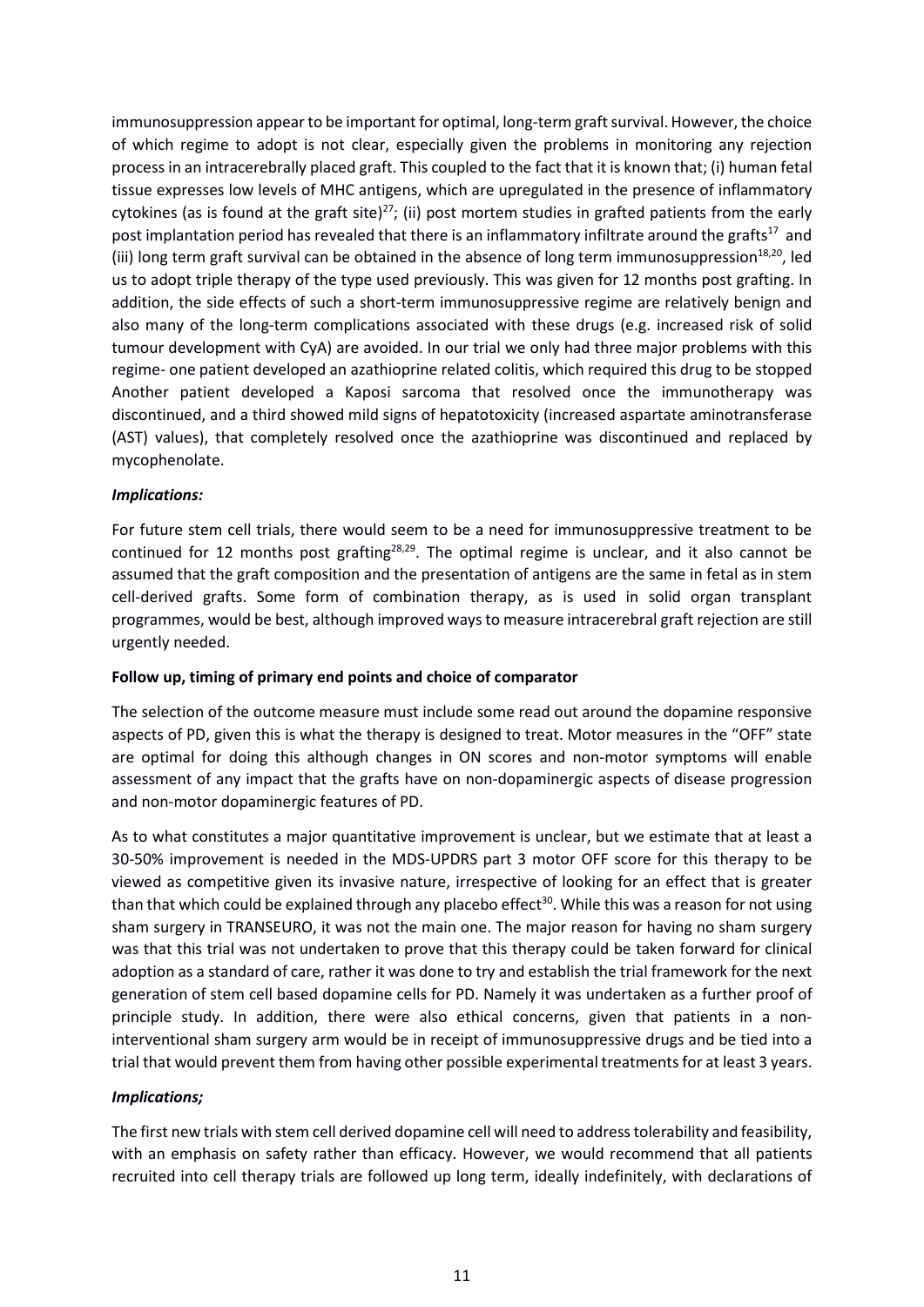intent for brain donation so that the long-term benefits and histological effects of these (irreversible) interventions can be best described. We would also recommend that a variety of end points are chosen that primarily focus on the dopaminergic aspects of PD, given that this is what one is treating, but that this also includes cognitive, motor and quality of life (QoL) measures. At some point, a doubleblind sham surgery trial should be considered, or at least if not sham surgery, some form of competing invasive therapeutic. Exactly when this should be done is unresolved as the FDA would recommend that this is part of first in human study, while we and others would advocate that this is best done once one has worked out how to optimally deliver the right dose of cell to the right patient.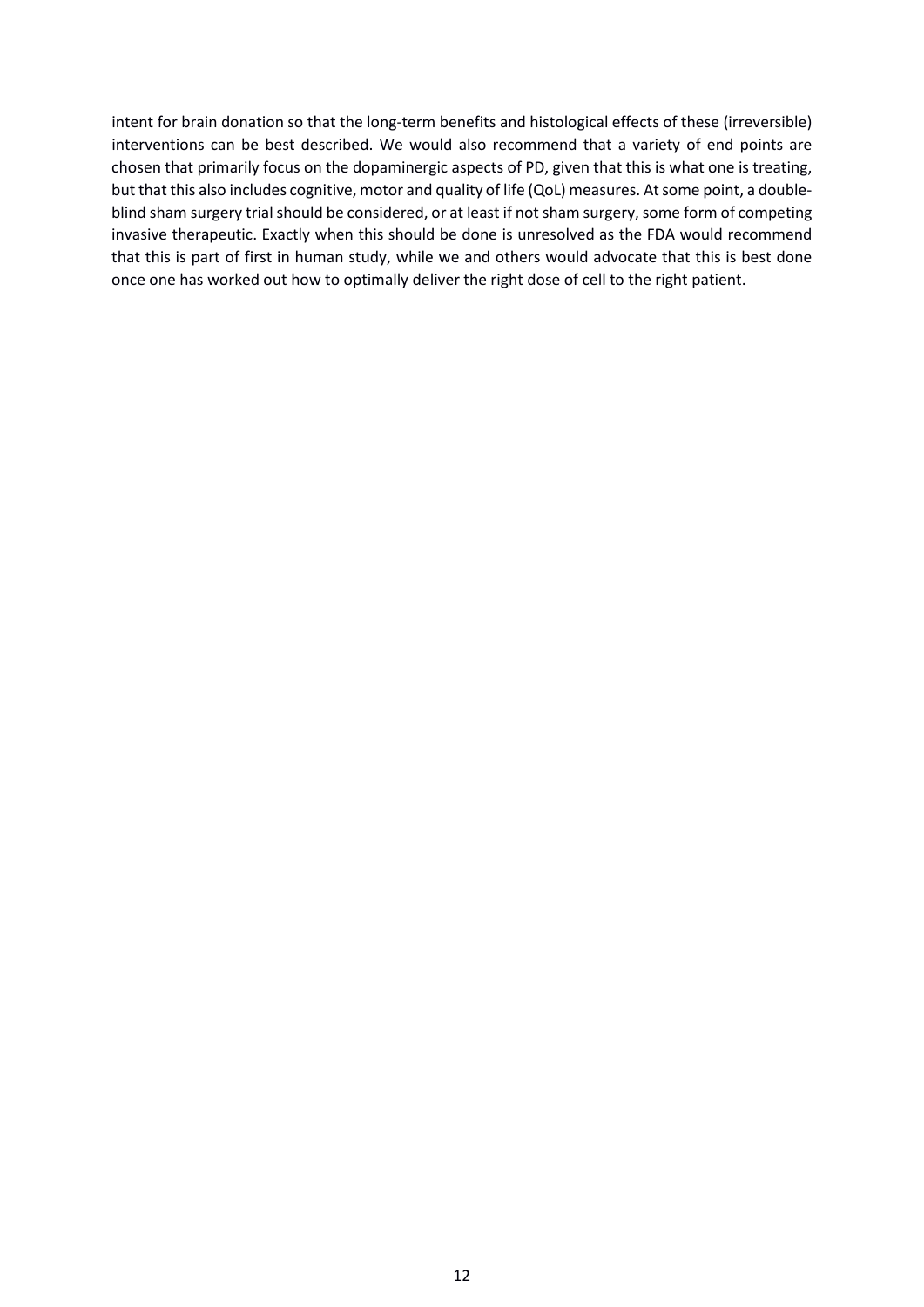#### **Conclusion**

In this Perspective, we have summarised the rationale and structure of the clinical trial design for both the observational natural history and hfVM transplant arms of TRANSEURO and laid out the lessons we have learnt en route, and how all this can be used to optimize stem cell-based dopamine replacement trials entering the clinic. Importantly, the stem cell-derived neurons have the potential to provide solutions to two of the major problems highlighted by the TRANSEURO trial and hindering the further development of hfVM transplantation towards a clinically competitive treatment for PD: First, the stem cell-derived neurons will be available in large numbers and each transplantation session can, therefore, be safely planned in advance, avoiding the multiple cancellations of surgeries due to lack of hfVM tissue and markedly increasing the numbers of patients that can be transplanted. Second, compared to the grafts comprising hfVM tissue from several donors of different ages used in the TRANSEURO trial, the variability in outcome will conceivably be much less by the transplantation of well-characterized stem cell-derived cell populations. It is important to emphasize, though, that transplantation of stem cell-derived dopaminergic neurons to the striatum, even if leading to improvement of motor features, will never be a cure for PD. The degeneration of other neuronal systems, as is seen in all patients with PD, will continue and dopamine-resistant motor features and non-motor symptoms will most likely not be affected by the intrastriatal dopaminergic grafts. A stem cell-based dopamine replacement therapy will only be clinically competitive long-term for the PD patients if the motor improvements outweigh the worsening of non-motor symptoms.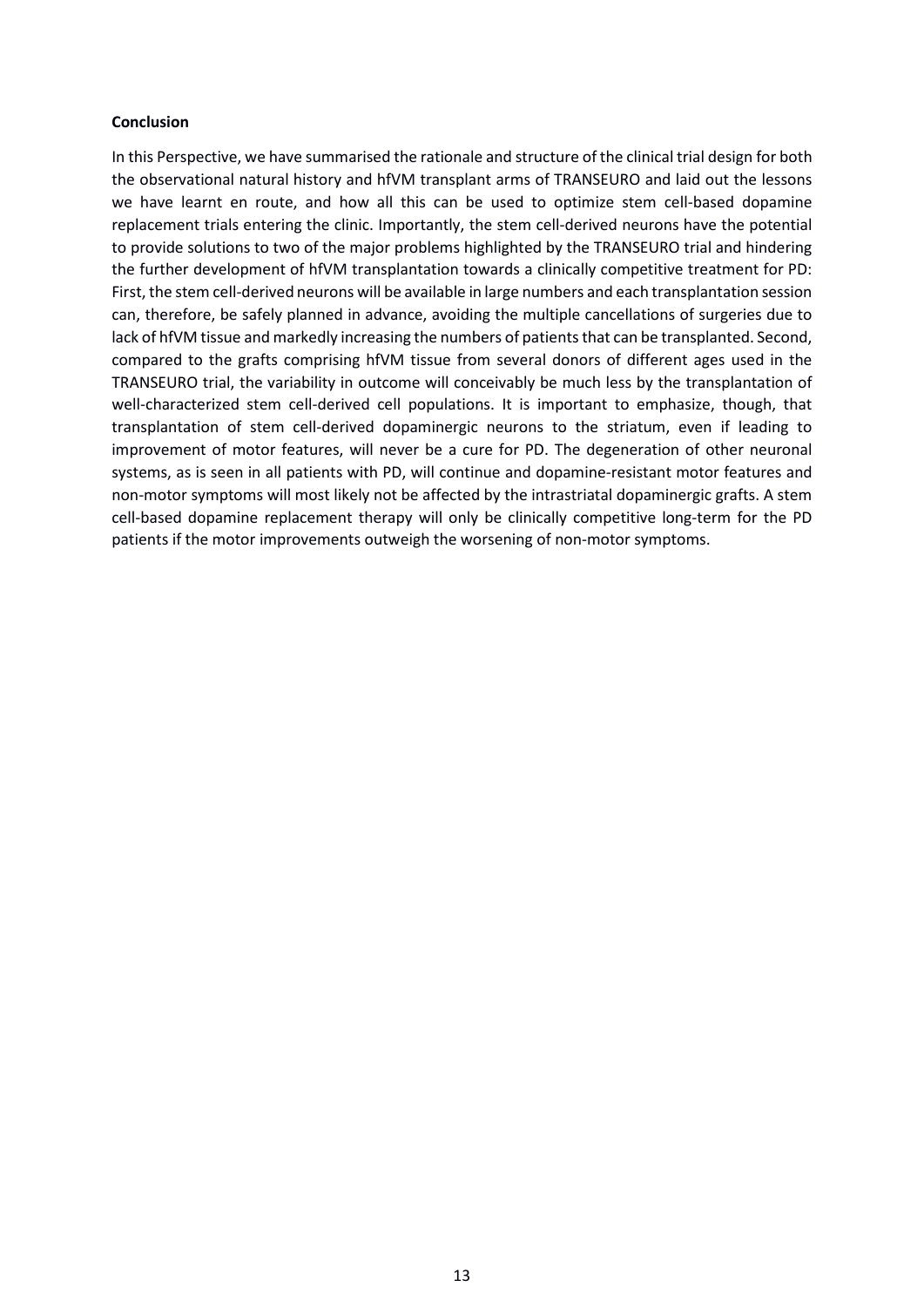#### **Acknowledgements**

#### **CONSORTIUM MEMBERS;**

CAMBRIDGE: Krista Farrell, Natalie Valle Guzman, Xiaoling He, Stanley E. Lazic\*, Sarah Moore, Robert Morris, Pamela Tyers, Ruwani Wijeyekoon, Danielle Daft, Sam Hewitt.

UCL: Viswas Dayal, Thomas Foltynie, Zinovia Kefalopoulou, Philipp Mahlknecht<sup>#</sup>

ICL: Nick P. Lao-Kaim, Paola Piccini

LUND: Hjalmar Bjartmarz, Anders Björklund, Olle Lindvall, Jenny Nelander-Wahlestedt, Malin Parmar, Gesine Paul, Hakan Widner

CARDIFF: Alistair Church, Stephen Dunnett, Kathryn Peall, Anne Rosser

PARIS: Jean Marc Gurruchaga, Stéphane Palfi,

FREIBURG: Tobias Piroth, Christian Winkler

\* (now working at Quantitative Biology, Discovery Sciences, AstraZeneca, IMED Biotech Unit, Cambridge, CB4 0WG, UK)

# (now working at Department of Neurology, Innsbruck Medical University, Austria)

#### **Other Acknowledgements**

Cambridge University Hospital Clinical Engineering Innovation (CEI): Daniel Marsden, Nicola Cawthorne, Dr Thomas Stone.

Cambridge Cellular Therapy Laboratory, Cambridge University Hospitals NHS Foundation Trust: Dr Karen Richardson, Dr Kevin Jestice, Dr Mike Scott.

This study was supported by an EU FP7 grant (242003) as well as funding from the Cure Parkinson's Trust (RG81537), John Black Charitable Trust and Multipark. The work was also supported by NIHR funding of Biomedical Research Centres at UCL and Cambridge (146281). RAB is an NIHR Senior Investigator (NF-SI-0616-10011) and a PI in the MRC/WT Stem Cell Institute (203151/Z/16/Z).

#### **Conflict of interest:**

RAB advises Living Cell Technologies, FujiFilm Cellular Dynamics Inc; BlueRock Therapeutics; Novo Nordisk; Sana Therapeutics and Cellino Biotech on their cell based therapies for Parkinson's disease as well as UCB, Roche and Lundbeck on other aspects of neurodegenerative disorders of the brain.

Tobias Piroth: Not related to this research: I received honorary fees from Boston Scientific for peerto-peer workshops (related to DBS) in 2018 and 2019

TF advises Living Cell Technologies on their cell-based therapy, as well as Bial, Profile Pharma, Peptron and Boston Scientific on other aspects of neurodegenerative disorders of the brain.

Anders Bjorklund is a consultant for Novo Nordisk

Malin Parmar is the owner of Parmar Cells AB and co-inventor on US patent applications 15/093,927 owned by Biolamina AB and EP17181588 owned by Miltenyi Biotec. Patent WO 2015/114059 A1 patents the use of BCL2 in reprogramming.

Stéphane Palfi advises Oxford Biomedica and Axovant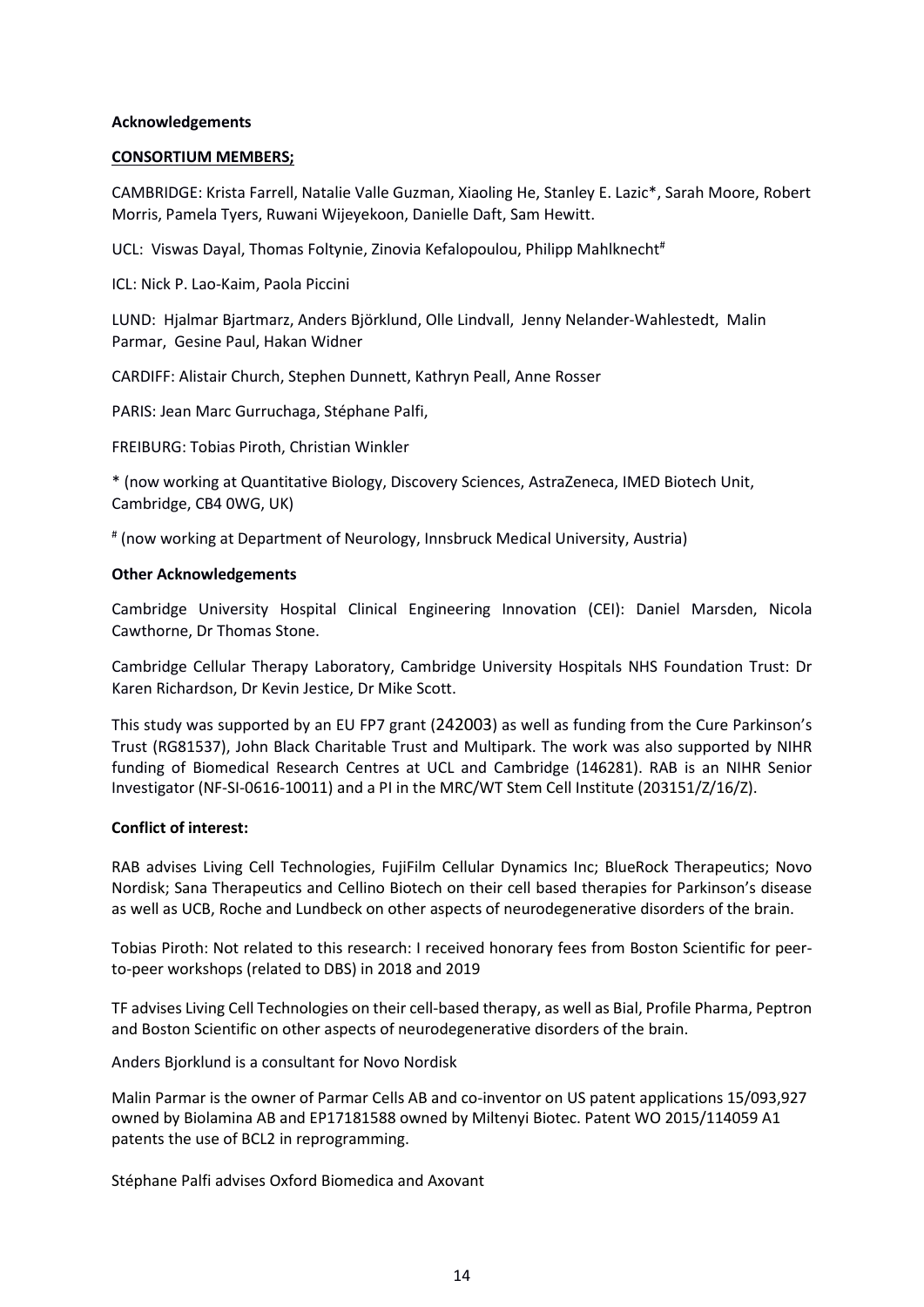#### **TEXT BOX 1**

# **INCLUSION and EXCLUSION CRITERIA for PATIENTS IN THE OBSERVATIONAL TRANSEURO STUDY-IN RED ARE THOSE ADDITIONAL ONES FOR THE TRANSPLANT COHORT**

### **Inclusion criteria**

- PD as defined using Queen Square Brain Bank criteria
- Disease duration **≥ 2 year and ≤ 13 years**
- Aged ≥ 30 years and **≤ 68 years at the time of grafting**
- Hoehn & Yahr stage 2 or better when "on"
- On no therapy or only receiving standard anti PD treatment
- No significant L-Dopa induced dyskinesia
- **Significant, ≥ 33% response in UPDRS part III score in response to L-DOPA**
- **Preserved <sup>18</sup>F-dopa signal in ventral striatum**

### **Exclusion criteria**

- Atypical parkinsonism incl. F-DOPA PET patterns consistent with this
- MMSE score of < 24 **(<26)** or evidence for dementia using DSM-IV criteria
- Unable to do normal copying of interlocking pentagons and semantic fluency score <20 over 90 secs
- Ongoing major medical or psychiatric disorder incl. depression and psychosis
- Other concomitant treatment with neuroleptics
- Significant drug induced dyskinesias (>2 for any body part on the AIMS scale)
- Previous neurosurgery
- Unable to be imaged using MRI
- **Clinically insignificant response to Levodopa**
- **Any contraindication to immunosuppression therapy.**
- **Patients on anticoagulants**
- **Patients who are left handed**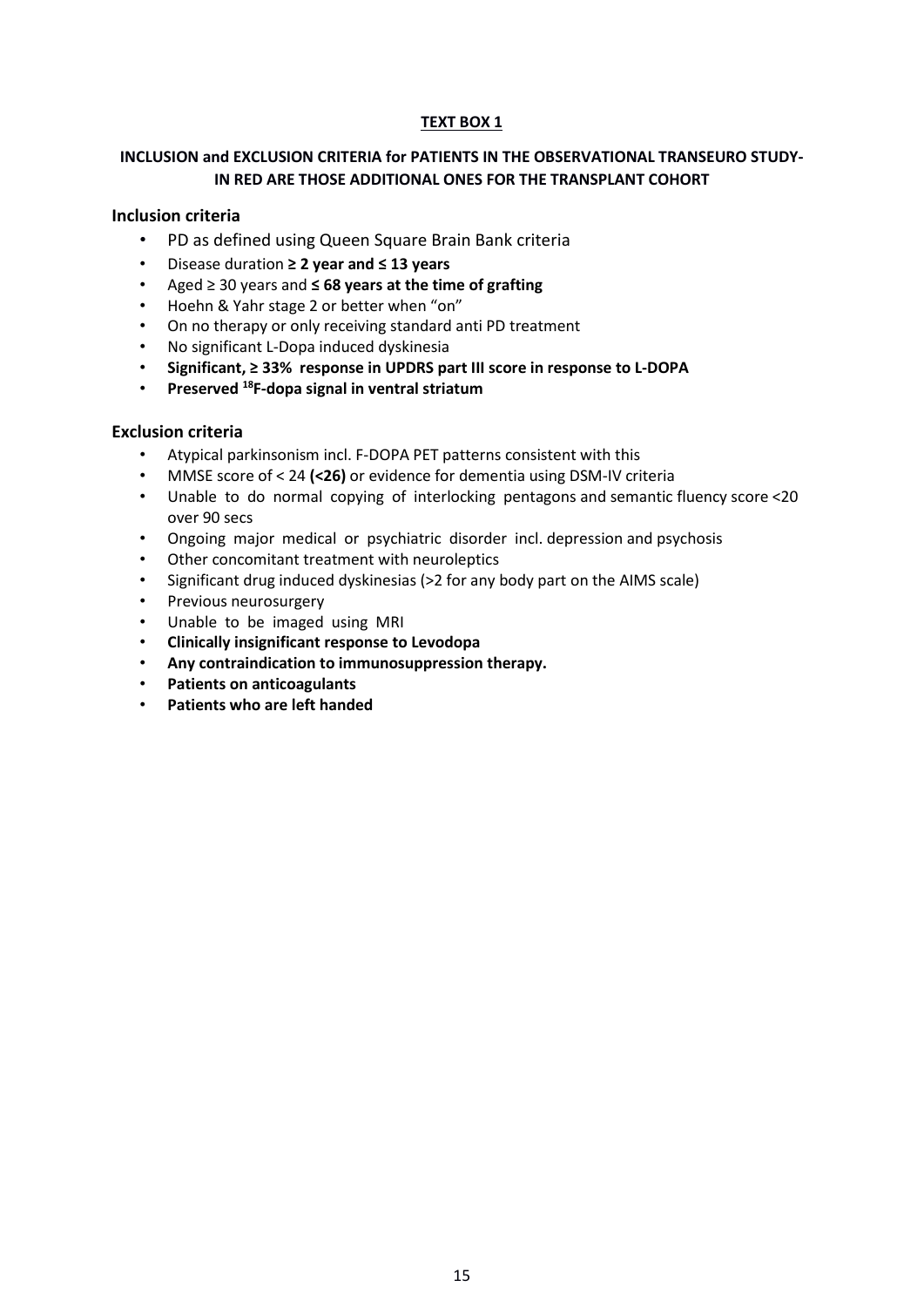#### **TEXT BOX 2**

#### **THE PRIMARY AND SECONDARY END POINTS OF THE TRANSEURO TRANSPLANT TRIAL**

#### **Primary Endpoint:**

• The change in motor MDS-UPDRS in a defined "OFF" state at 36 months post transplantation. "OFF" being defined as receiving no dopamine (DA) therapy for 12 hours prior to assessment or 36 hours in the case of long acting dopamine agonists (e.g. Ropinirole slow release).

#### **Secondary Endpoints:**

• Change in timed motor tasks at 36 months post transplantation

• The number of patients with dyskinesias (including L-dopa and graft induced dyskinesias) at 36 months post transplantation.

- L-dopa equivalence medication doses at 36 months post transplantation.
- Number of patients on L-dopa therapy at 36 months post transplantation.
- The amount of "OFF" time 36 months post transplantation.

• Quality of life as assessed by PDQ-39 and calculated "overall outcome changes" 36 months post transplantation.

• Changes in F-DOPA PET in transplanted patients 36 months post transplantation.

### **Safety Endpoints:**

- The number of adverse events and serious adverse events associated with the neural transplant.
- Laboratory Parameters any reported changes in haematology, biochemistry or urinalysis measures outside the normal range.
- Other Safety parameters vital signs, Physical Exam new abnormalities will be recorded as an adverse event.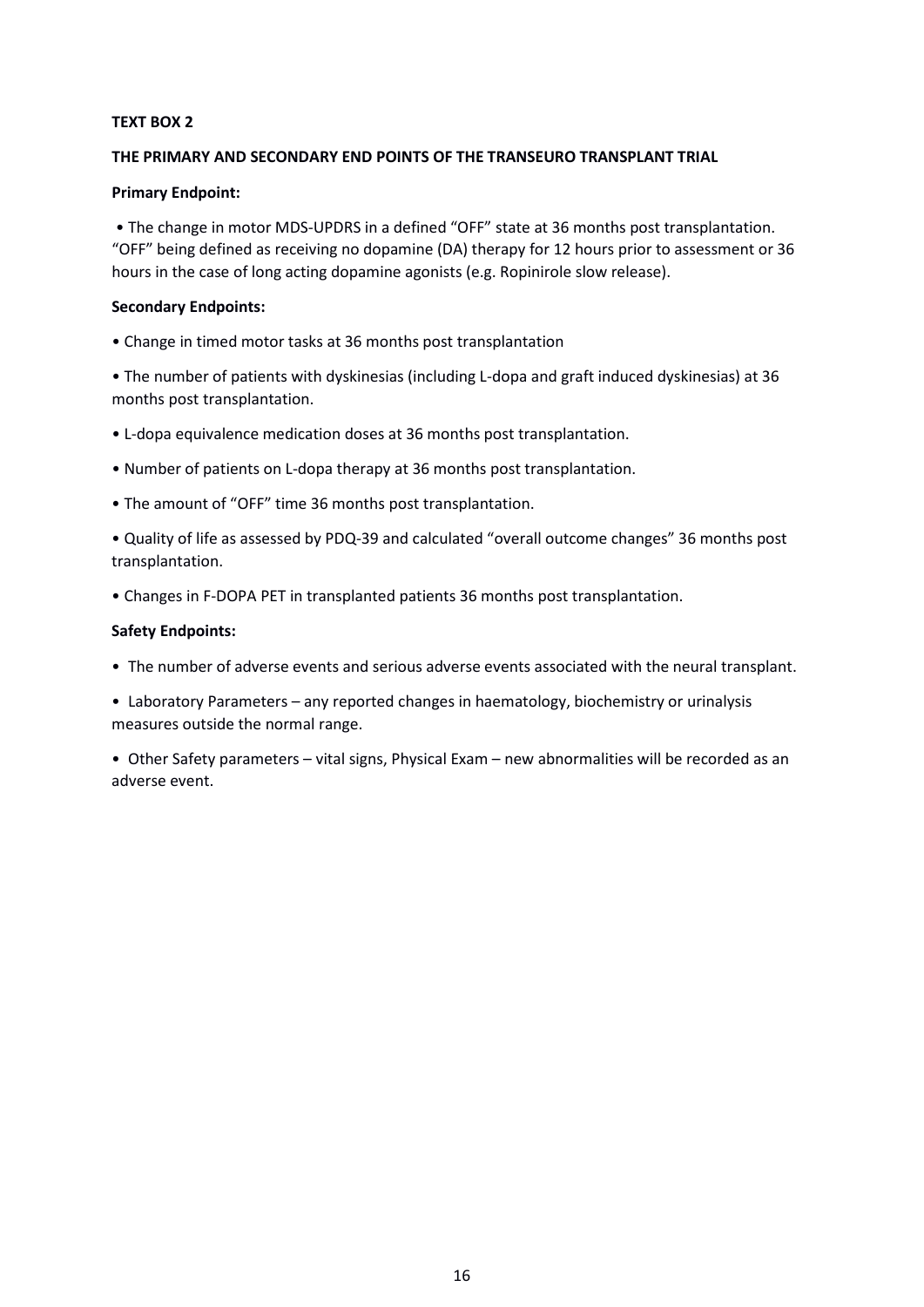

**Figure 1: Overview of the TRANSEURO protocol. A: recruitment by centre, enrolment and followup of patients in the observational arm including reasons for drop-out at 36 months. B: complete list of assessments undertaken by all patients every 12 months. At 6 months a more limited set of assessments were undertaken. C: PET-imaging schedule adopted and the reasons for this.**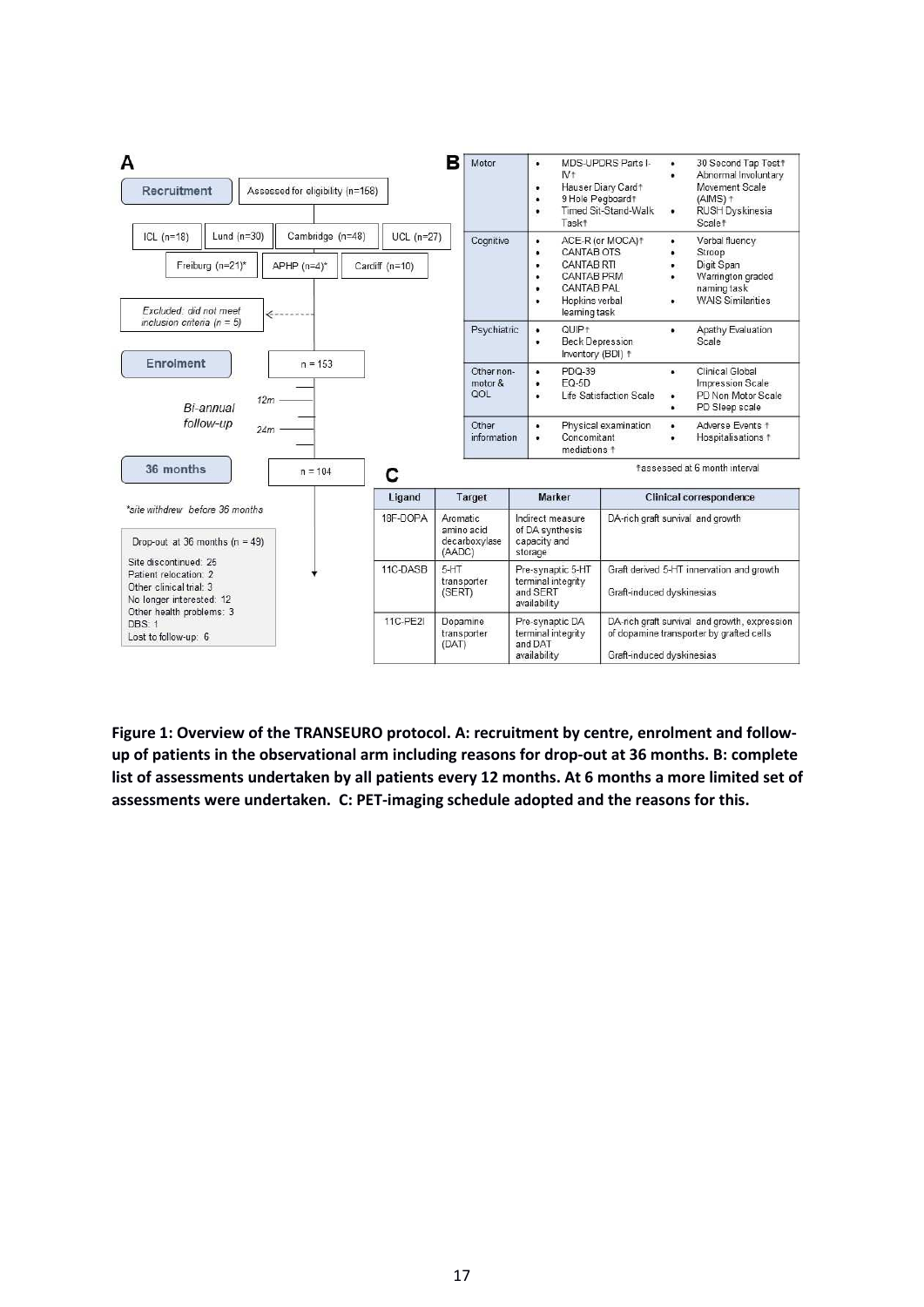

**FIGURE 2: 36 month data from the observational cohort. Graphs A-E show the average change over time across all patients and 95% CIs (shaded regions) for key clinical outcomes. The annual rate of change (± 95% CI) is reported above each graph. Age at entry predicts the rate of decline, with older patients deteriorating faster (p = 0.023).**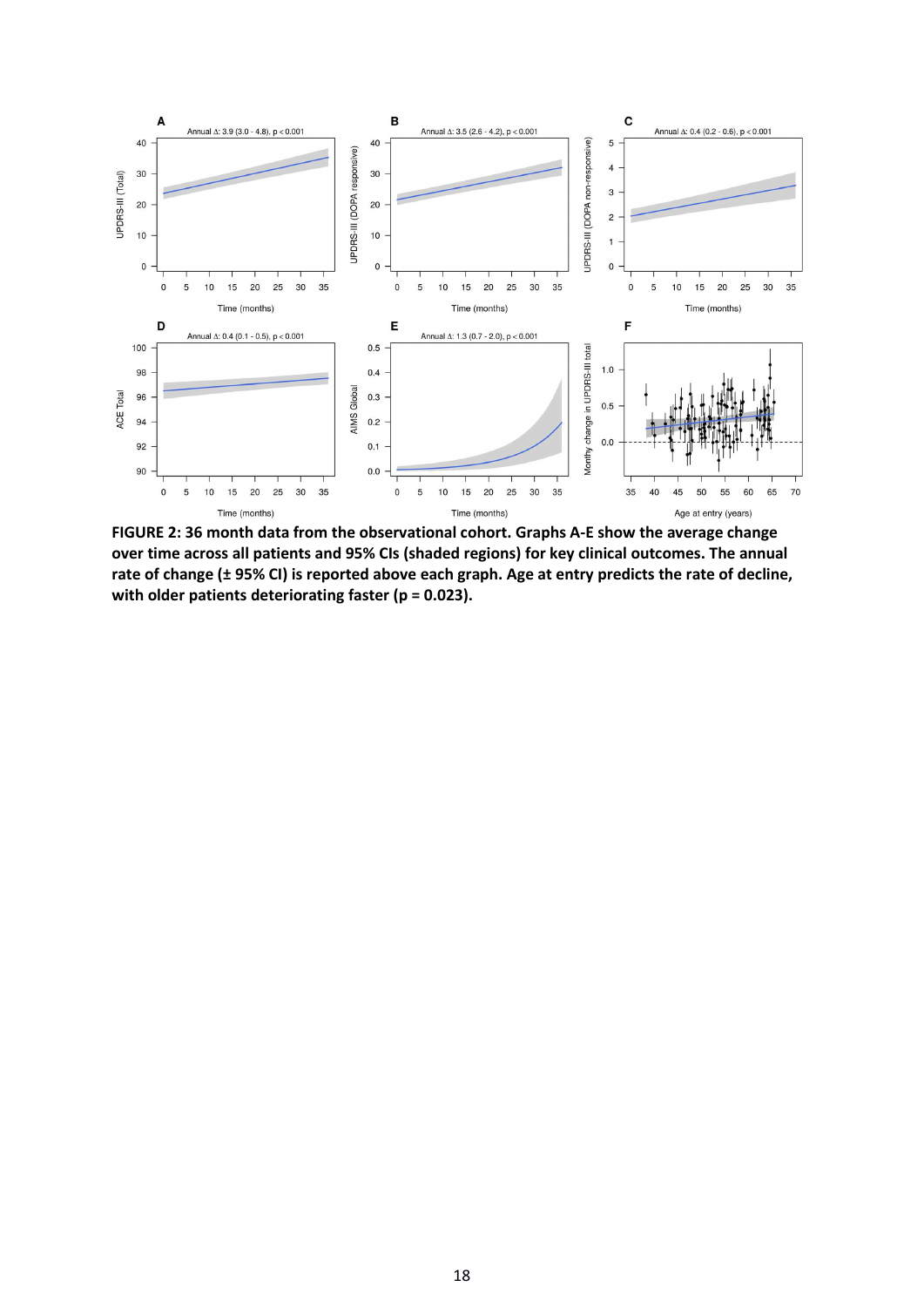**TABLE 1. THE TIMETABLE OF TRANSPLANTS AND THE REASONS WHY PLANNED SURGERIES WERE CANCELLED. 21 transplant surgeries were completed across the 2 sites. This included 10 bilateral grafts that were done sequentially (i.e. at 2 different surgical operations) and one patient elected not to have a second transplant after their unilateral surgery.**

|                                  | 2015           | 2016           | 2017 | 2018* | <b>Total</b>   |
|----------------------------------|----------------|----------------|------|-------|----------------|
| Theatre slots                    | 30             | 62             | 31   | 5     | 128            |
| <b>Completed procedures</b>      | 7              | 9              | 4    | 1     | 21             |
| Cancelled (due to)               | 23             | 53             | 27   | 4     | 107            |
| Tissue supply                    | 15             | 44             | 24   | 4     | 87             |
| Tissue viability                 | 1              |                |      |       | $\mathbf{1}$   |
| <b>Scheduling issues</b>         | $\overline{2}$ | 6              | 3    |       | 11             |
| <i><u><b>Instruments</b></u></i> | 3              |                |      |       | 3              |
| <b>GMP</b> airflow               | $\overline{2}$ |                |      |       | $\overline{2}$ |
| Localisation queries             |                | $\overline{2}$ |      |       | $\overline{2}$ |
| Oncology case                    |                | 1              |      |       | $\mathbf 1$    |

\*final procedure March 2018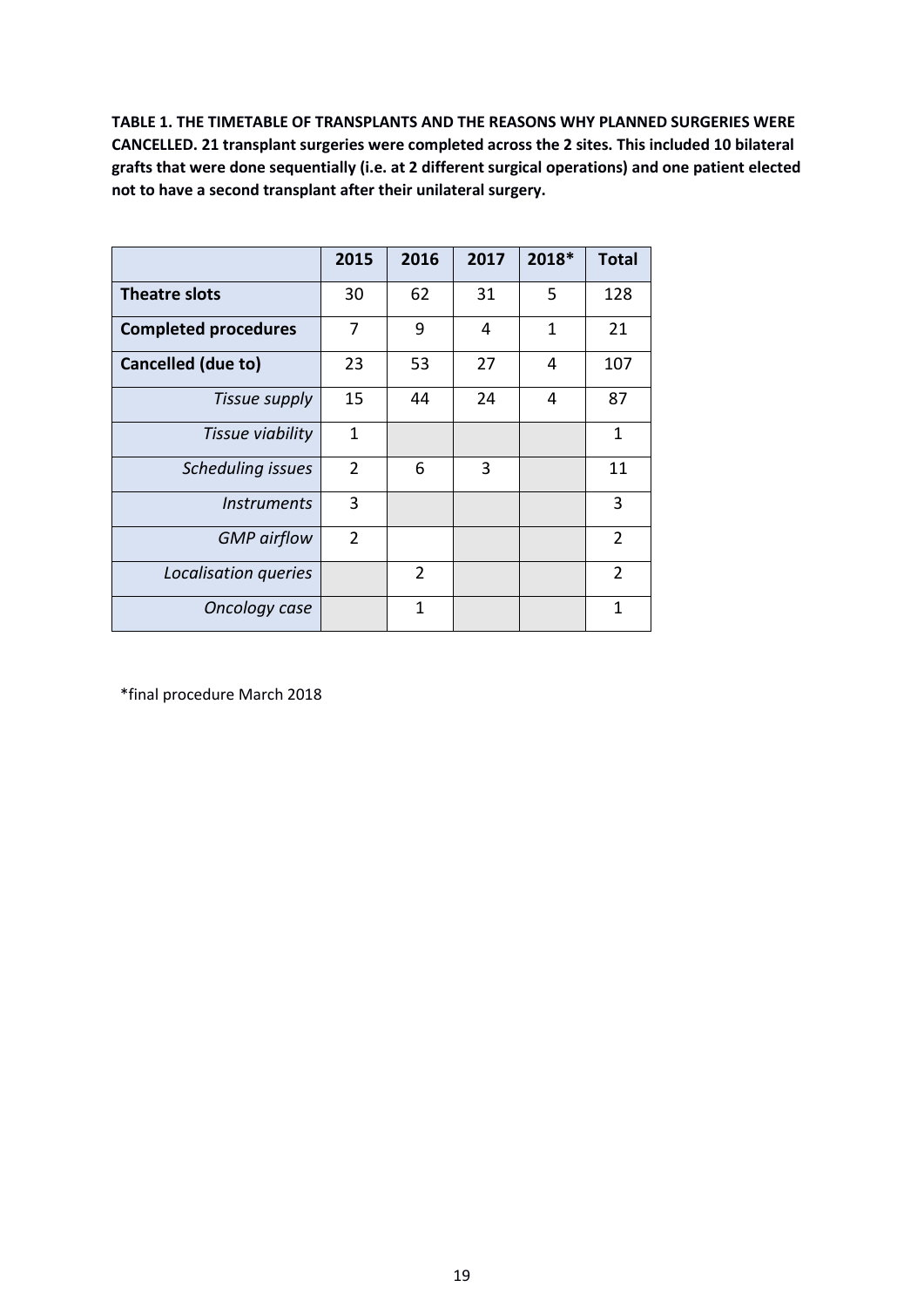# **References**

- 1 clinicaltrials.gov. TRANSEURO Open Label Transplant Study in Parkinson's Disease. Identification number: NCT01898390. (2018).
- 2 Goedert, M., Spillantini, M. G., Del Tredici, K. & Braak, H. 100 years of Lewy pathology. *Nat Rev Neurol* **9**, 13-24, doi:10.1038/nrneurol.2012.242 (2013).
- 3 Schapira, A. H. V., Chaudhuri, K. R. & Jenner, P. Non-motor features of Parkinson disease. *Nat Rev Neurosci* **18**, 509, doi:10.1038/nrn.2017.91 (2017).
- 4 Barker, R. A., Drouin-Ouellet, J. & Parmar, M. Cell-based therapies for Parkinson disease-past insights and future potential. *Nat Rev Neurol* **11**, 492-503, doi:10.1038/nrneurol.2015.123 (2015).
- 5 Palfi, S. *et al.* Long-term safety and tolerability of ProSavin, a lentiviral vector-based gene therapy for Parkinson's disease: a dose escalation, open-label, phase 1/2 trial. *Lancet* **383**, 1138-1146, doi:10.1016/S0140-6736(13)61939-X (2014).
- 6 Freed, C. R. *et al.* Transplantation of embryonic dopamine neurons for severe Parkinson's disease. *N Engl J Med* **344**, 710-719, doi:10.1056/NEJM200103083441002 (2001).
- 7 Olanow, C. W. *et al.* A double-blind controlled trial of bilateral fetal nigral transplantation in Parkinson's disease. *Ann Neurol* **54**, 403-414, doi:10.1002/ana.10720 (2003).
- 8 Barker, R. A., Barrett, J., Mason, S. L. & Bjorklund, A. Fetal dopaminergic transplantation trials and the future of neural grafting in Parkinson's disease. *Lancet Neurol* **12**, 84-91, doi:10.1016/S1474-4422(12)70295-8 (2013).
- 9 Kirkeby, A., Parmar, M. & Barker, R. A. Strategies for bringing stem cell-derived dopamine neurons to the clinic: A European approach (STEM-PD). *Prog Brain Res* **230**, 165-190, doi:10.1016/bs.pbr.2016.11.011 (2017).
- 10 Liu, G. *et al.* Prediction of cognition in Parkinson's disease with a clinical-genetic score: a longitudinal analysis of nine cohorts. *Lancet Neurol* **16**, 620-629, doi:10.1016/S1474- 4422(17)30122-9 (2017).
- 11 Politis, M. *et al.* Serotonergic neurons mediate dyskinesia side effects in Parkinson's patients with neural transplants. *Sci Transl Med* **2**, 38ra46, doi:10.1126/scitranslmed.3000976 (2010).
- 12 Piccini, P. *et al.* Factors affecting the clinical outcome after neural transplantation in Parkinson's disease. *Brain* **128**, 2977-2986, doi:10.1093/brain/awh649 (2005).
- 13 Piccini, P. *et al.* Delayed recovery of movement-related cortical function in Parkinson's disease after striatal dopaminergic grafts. *Ann Neurol* **48**, 689-695 (2000).
- 14 Piroth, T. *et al.* Transplantation of human fetal tissue for neurodegenerative diseases: validation of a new protocol for microbiological analysis and bacterial decontamination. *Cell Transplant* **23**, 995-1007, doi:10.3727/096368913X666449 (2014).
- 15 Rath, A. *et al.* Survival and functional restoration of human fetal ventral mesencephalon following transplantation in a rat model of Parkinson's disease. *Cell Transplant* **22**, 1281- 1293, doi:10.3727/096368912X654984 (2013).
- 16 Kelly, C. M. *et al.* Medical terminations of pregnancy: a viable source of tissue for cell replacement therapy for neurodegenerative disorders. *Cell Transplant* **20**, 503-513, doi:10.3727/096368910X546580 (2011).
- 17 Kordower, J. H. *et al.* Functional fetal nigral grafts in a patient with Parkinson's disease: chemoanatomic, ultrastructural, and metabolic studies. *J Comp Neurol* **370**, 203-230, doi:10.1002/(SICI)1096-9861(19960624)370:2<203::AID-CNE6>3.0.CO;2-6 (1996).
- 18 Li, W. *et al.* Extensive graft-derived dopaminergic innervation is maintained 24 years after transplantation in the degenerating parkinsonian brain. *Proc Natl Acad Sci U S A* **113**, 6544- 6549, doi:10.1073/pnas.1605245113 (2016).
- 19 Brundin, P. *et al.* Bilateral caudate and putamen grafts of embryonic mesencephalic tissue treated with lazaroids in Parkinson's disease. *Brain* **123 ( Pt 7)**, 1380-1390, doi:10.1093/brain/123.7.1380 (2000).